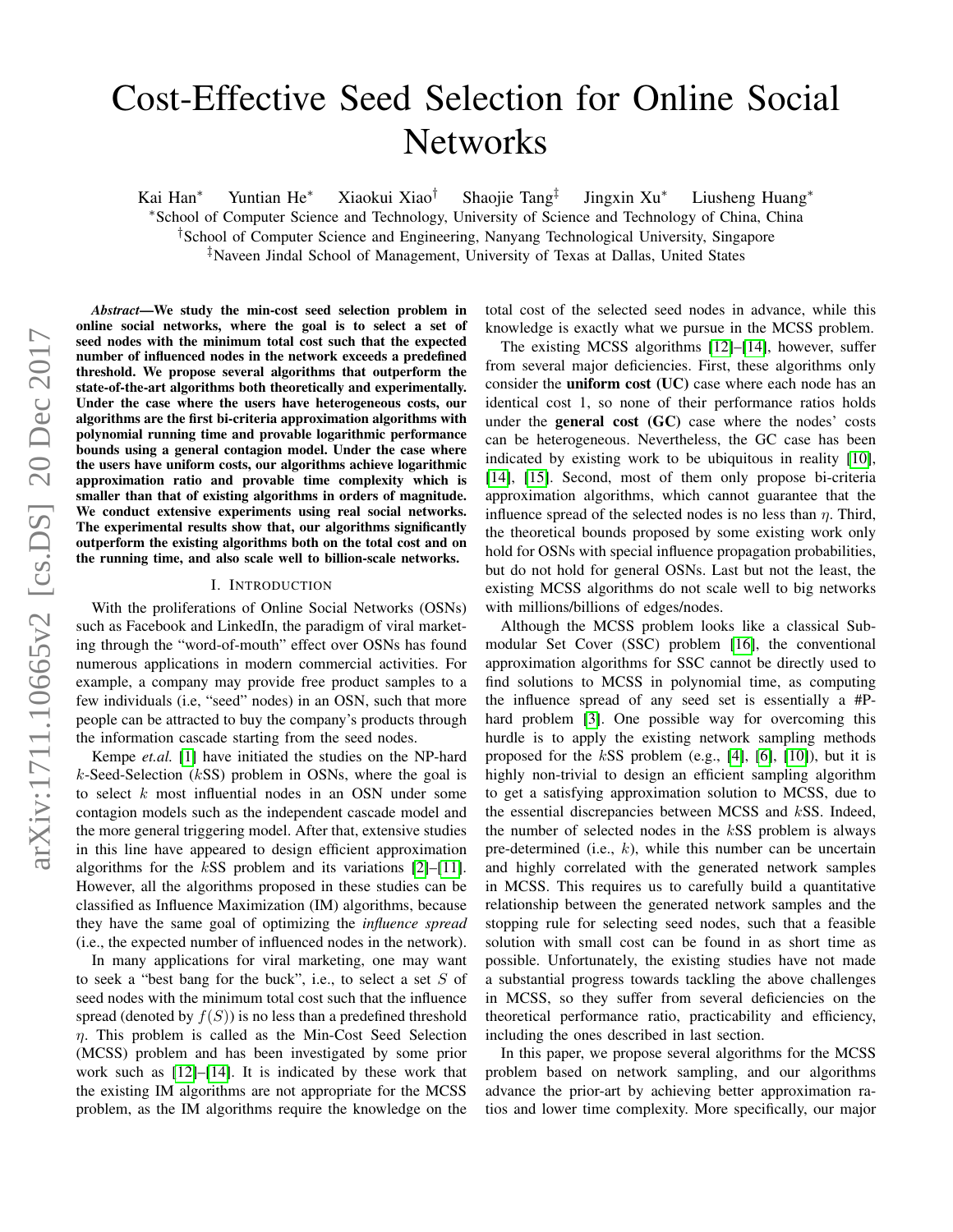contributions include:

- 1) Under the GC case, we propose the first polynomialtime bi-criteria approximation algorithms with provable approximation ratio for MCSS, using a general contagion model (i.e., the triggering model [\[1\]](#page-9-0)). Given any  $\alpha$ ,  $\delta \in$  $(0, 1)$  and any OSN with *n* nodes and *m* edges, our algorithms achieve an  $\mathcal{O}(\ln \frac{1}{\alpha})$  approximation ratio and output a seed set S satisfying  $f(S) \ge (1 - \alpha)\eta$  with the probability of at least  $1 - \delta$ . Our algorithms also achieve an expected time complexity of  $\mathcal{O}(\frac{mq}{\alpha^2} \ln \frac{n}{(1-\alpha)\delta\eta})$ , where  $q$  is the maximum influence spread of any single node in the network.
- 2) Under the UC case, our proposed algorithms have  $\mathcal{O}(\ln \frac{n\eta}{n-\eta})$  approximation ratios and can output a seed set S satisfying  $f(S) \ge \eta$  with probability of at least  $1 - \delta$ . Compared to the existing algorithm [\[12\]](#page-9-3) that has the bestknown approximation ratio under the same setting with ours, the running time of our algorithms is at least  $\Omega(\frac{n^2}{\ln n})$  $\frac{n^2}{\ln n})$ times faster, while our approximation ratio can be better than theirs under the same running time.
- 3) In contrast to some related work such as [\[13\]](#page-9-11), the performance bounds of all our algorithms do not depend on particularities of the network data (e.g., the influence propagation probabilities of the network), so they are more general.
- 4) We test the empirical performance of our algorithms using real OSNs with up to 1.5 billion edges. The experimental results demonstrate that our algorithms significantly outperform the existing algorithms both on the running time and on the total cost of the selected seed nodes.

The rest of our paper is organized as follows. We formally formulate our problem in Sec. [II.](#page-1-0) We propose bi-criteria approximation algorithms and approximation algorithms for the MCSS problem in Sec. [III](#page-2-0) and Sec. [IV,](#page-4-0) respectively. The experimental results are presented in Sec. [V.](#page-7-0) We review the related work in Sec. [VI](#page-8-0) before concluding our paper in Sec. [VII.](#page-9-12)

## II. PRELIMINARIES

#### <span id="page-1-0"></span>*A. Model and Problem Definition*

We model an online social network as a directed graph  $G =$  $(V, E)$  where V is the set of nodes and E is the set of edges. Each node  $u \in V$  has a cost  $C({u})$  which denotes the cost for selecting  $u$  as a seed node. For convenience, we define  $C(A) = \sum_{u \in A} C({u})$  for any  $A \subseteq V$ .

When the nodes in a seed set  $S \subseteq V$  are influenced, an influence propagation is caused in the network and hence more nodes can be activated. There are many influence propagation/contagion models, among which the Independent Cascade (IC) model and the Linear Threshold (LT) model [\[1\]](#page-9-0) are the most popular ones. However, it has been proved that both the IC model and the LT model are special cases of the triggering model [\[1\]](#page-9-0), so we adopt the triggering model for generality.

In the triggering model, each node  $u \in V$  is associated with a *triggering distribution*  $\mathcal{I}(u)$  over  $2^{N_{in}(u)}$  where  $N_{in}(u)$  =

## Algorithm 1: GreSSC( $\Phi$ ,  $\gamma_1$ ,  $\gamma_2$ ,  $\theta$ )

 $1 \ A \leftarrow \emptyset; \ \hat{f}(A) \leftarrow 0$ 2 while  $f(A) < \Phi$  do 3 foreach  $u \in V \backslash A$  do<br>4  $| A' \leftarrow A \cup \{u\}$  $A' \leftarrow A \cup \{u\}$ 5 Compute  $\hat{f}(A')$  such that  $\mathbb{P}\{(1 - \gamma_1)f(A') \leq$  $\hat{f}(A') \le (1 + \gamma_2) f(A') \ge 1 - \theta$ 6  $u^* \leftarrow \arg \max_{u \in V \setminus A} \frac{\min\{\hat{f}(A \cup \{u\}), \Phi\} - \hat{f}(A)}{C(\{u\})}$  $\frac{C(u_1, v_1 - J(A))}{C(\lbrace u \rbrace)}$ ; 7  $A \leftarrow A \cup \{u^*\}$ <sup>8</sup> return A

<span id="page-1-1"></span> $\{v \in V : \langle v, u \rangle \in E\}$ . Let  $I(u)$  denote a sample taken from  $\mathcal{I}(u)$  for any  $u \in V$  ( $I(u)$  is called a *triggering set* of u). The influence propagation with any seed set  $A$  under the triggering model can be described as follows. At time 0, the nodes in A are all activated. Afterwards, any node  $u$  will be activated at time  $t + 1$  iff there exists a node  $v \in I(u)$  which has been activated at time  $t$ . This propagation process terminates when no more nodes can be activated. Let  $f(A)(\forall A \subseteq V)$  denote the Influence Spread  $(IS)$  of  $A$ , i.e., the expected number of activated nodes under the triggering model. The problem studied in this paper can be formulated as follows:

**Definition 1** (The MCSS problem). *Given an OSN*  $G =$  $(V, E)$  *with*  $|V| = n$  *and*  $|E| = m$ *, a cost function* C*, and any*  $\eta \in (0, n)$ *, the Min-Cost Seed Selection (MCSS) problem aims to find*  $S_{opt} \subseteq V$  *such that*  $f(S_{opt}) \geq \eta$  *and*  $C(S_{opt})$  *is minimized.*

The MCSS problem has been studied by prior work under different settings/assumptions such as the UC setting and the GC setting explained in Sec. [I.](#page-0-0) Besides, under the Exact Value (EV) setting, it is assumed that the exact value of  $f(A)(\forall A \subseteq$  $V$ ) can be computed in polynomial time, while this assumption does not hold under the Noisy Value (NV) setting.

The existing MCSS algorithms can also be classified into: (1) APproximation (AP) algorithms [\[12\]](#page-9-3): these algorithms regard any  $A \subseteq V$  satisfying  $f(A) \geq \eta$  as a feasible solution; (2) Bi-criteria Approximation (BA) algorithms [\[13\]](#page-9-11), [\[14\]](#page-9-4): these algorithms regard any  $A \subseteq V$  satisfying  $f(S) \geq (1-\alpha)\eta$ as a feasible solution, where  $\alpha$  is any given number in  $(0, 1)$ .

## *B. The Greedy Algorithm for Submodular Set Cover*

It has been shown that  $f(\cdot)$  is a *monotone and submodular* function [\[1\]](#page-9-0), i.e., for any  $S_1 \subseteq S_2 \subseteq V$  we have  $f(S_1) \leq$  $f(S_2)$  and  $\forall x \in V \setminus S_2 : f(S_1 \cup \{x\}) - f(S_1) \ge f(S_2 \cup$  $\{x\}$ ) –  $f(S_2)$ . Therefore, the MCSS problem is an instance of the Submodular Set Cover (SSC) problem [\[16\]](#page-9-7), [\[17\]](#page-9-13), which can be solved by a greedy algorithm under the EV setting. For clarity, we present a (generalized) version of the greedy algorithm for the SSC problem, shown in Algorithm [1:](#page-1-1)

Under the EV setting (i.e.,  $\gamma_1 = \gamma_2 = \theta = 0$ ), GreSSC runs in polynomial time and also achieves nice performance bounds for MCSS [\[14\]](#page-9-4), [\[18\]](#page-9-14). For example, we have: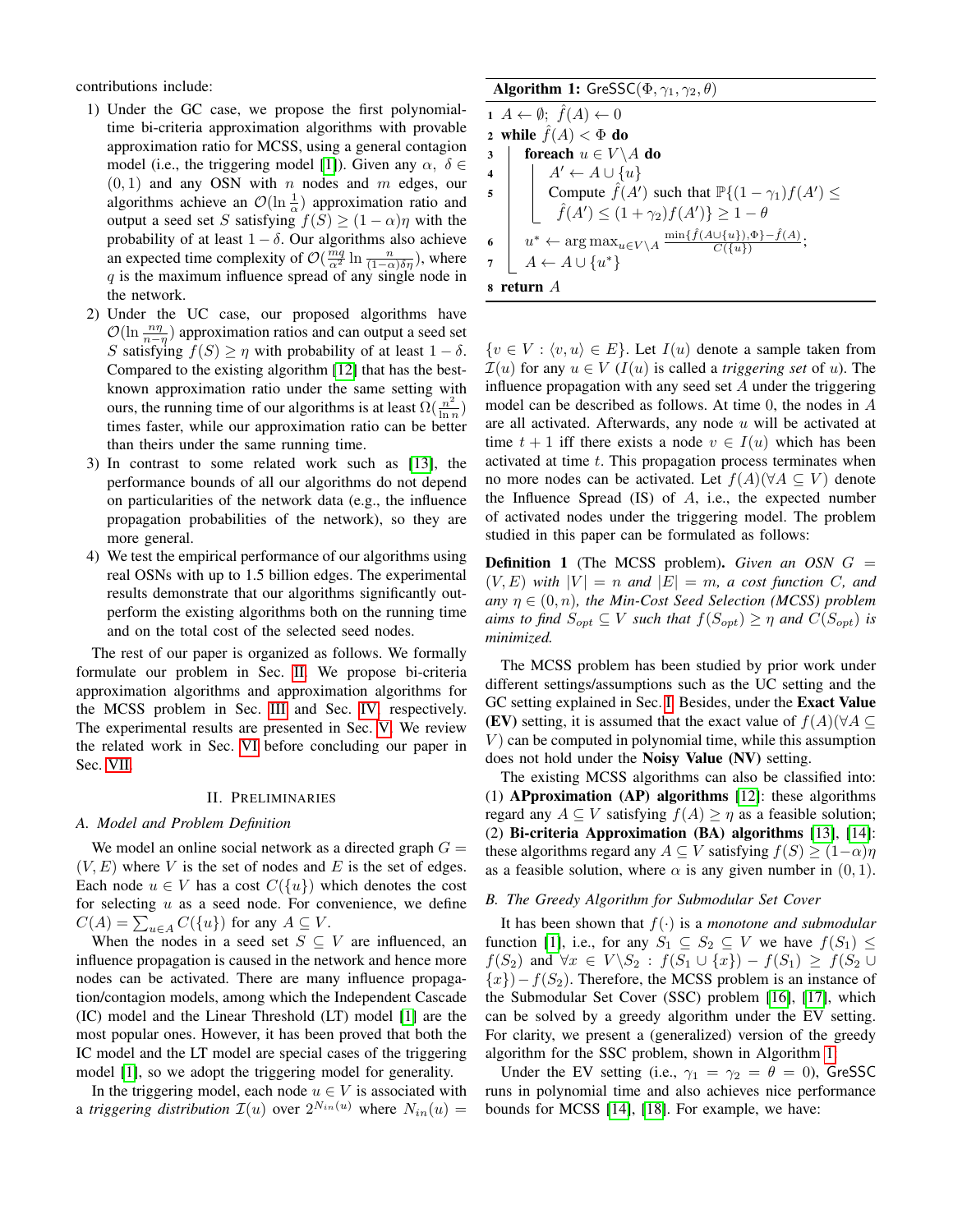<span id="page-2-1"></span>**Fact 1** ( [\[14\]](#page-9-4)). *Let* S' be the output of  $GresSC((1-\alpha)\eta, 0, 0, 0)$ *for any*  $\alpha \in (0,1)$ *. Then we have*  $f(S') \geq (1-\alpha)\eta$  *and*  $C(S') \leq (1 + \ln \frac{1}{\alpha}) C(S_{opt})$ . This bound holds even if  $f(\cdot)$  is *an arbitrary monotone and non-negative submodular function defined on the ground set* V *.*

Unfortunately, it has been shown that calculating  $f(A)$  $(\forall A \subseteq V)$  is #P-hard [\[3\]](#page-9-8). Therefore, implementing GreSSC under the EV setting is impractical. Indeed, the existing work usually uses multiple monte-carlo simulations to compute  $\hat{f}(A')$  in Algorithm [1](#page-1-1) [\[1\]](#page-9-0), [\[2\]](#page-9-1), so  $\hat{f}(A')$  is a noisy estimation of  $f(A')$ . However, such an approach has two drawbacks: (1) The time complexity of GreSSC is still high (though polynomial); (2) The theoretical performance bounds of GreSSC under the EV setting (such as Fact [1\)](#page-2-1) no longer hold.

## *C. RR-Set Sampling*

Recently, Borgs. *et. al.* [\[4\]](#page-9-9) have proposed an elegant network sampling method to estimate the value of  $f(A)(\forall A \subseteq V)$ , whose key idea can be presented by the following equation:

<span id="page-2-2"></span>
$$
\forall A \subseteq V : f(A) = n \cdot \mathbb{P}\{R \cap A \neq \emptyset\},\tag{1}
$$

where  $R$  is a random subset of  $V$ , called as a Reverse Reachable (RR) set. Under the IC model [\[4\]](#page-9-9), an RR-set can be generated by first uniformly sampling  $u$  from  $V$ , then reverse the edges' directions in  $G$  and traverse  $G$  from  $u$  according to the probabilities associated with each edge. According to equation [\(1\)](#page-2-2), the value of  $f(A)(\forall A \subseteq V)$  can be estimated unbiasedly by any set  $U$  of RR-sets as follows:

<span id="page-2-3"></span>
$$
\bar{f}(\mathcal{U}, A) = n \cdot \sum_{R \in \mathcal{U}} X(R, A) / |\mathcal{U}| \tag{2}
$$

where  $X(R, A) \triangleq \min\{1, |R \cap A|\}.$  It is noted that the RR-set sampling method can also be applied to the Triggering model, where equations  $(1)-(2)$  $(1)-(2)$  $(1)-(2)$  still hold  $[5]$ .

The work of Borgs. *et. al.* [\[4\]](#page-9-9) and other proposals [\[5\]](#page-9-15)– [\[7\]](#page-9-16) have shown that the influence maximization problem can be efficiently solved by the RR-set sampling method. Nevertheless, how to use this method to solve the MCSS problem still remains largely open.

#### <span id="page-2-0"></span>III. BI-CRITERIA APPROXIMATION ALGORITHMS

In this section, we propose bi-criteria approximation (BA) algorithms for the MCSS problem under the GC+NV setting.

## *A. The BCGC Algorithm*

Our first bi-criteria approximation algorithm is called BCGC, shown in Algorithm [2.](#page-2-4) BCGC first generates a set  $\mathcal R$  of T RR-sets (line [3\)](#page-2-5) according to the input variables  $\delta, \alpha, \sigma, \gamma, \mu$ and  $\eta$ , and then calls the function MCA to find a min-cost node set S satisfying  $\bar{f}(\mathcal{R}, S) \geq \Lambda$ , which is returned as the solution to MCSS.

It can be verified that  $\bar{f}(\mathcal{R},\cdot)$  is a monotone and nonnegative submodular function defined on the ground set  $V$ , so MCA is essentially a (deterministic) greedy submodular set cover algorithm similar to GreSSC.

Algorithm 2: Bi-Criteria Approximation Algorithm for General Costs (BCGC)

<span id="page-2-10"></span><span id="page-2-9"></span><span id="page-2-5"></span>**Input:**  $G = (V, E), \delta, \alpha, \sigma, \gamma, \mu, \eta$ **Output:** A set  $S \subseteq V$  satisfying  $f(S) \geq (1 - \alpha)\eta$  w.h.p.  $1 W_1 \leftarrow \langle (1-\alpha)\eta, \frac{\gamma}{1-\alpha}, \frac{\delta}{2\mu} \rangle; \Lambda \leftarrow (1-\alpha+\gamma)\eta$ 2  $W_2 \leftarrow \langle \eta, \sigma, \frac{\delta}{2} \rangle; T \leftarrow \mathsf{SetT}(W_1, W_2)$ 3 Generate a set R of RR-sets satisfying  $|\mathcal{R}| = T$ 4  $S \leftarrow \mathsf{MCA}(\mathcal{R}, \Lambda)$ ; return S 5 Function MCA( $\mathcal{R}, \Lambda$ ) 6  $A \leftarrow \emptyset$ 7 if  $|V| < \Lambda$  then return  $\emptyset$ ; 8 while  $\bar{f}(\mathcal{R}, A) < \Lambda$  do 9  $u^* \leftarrow \arg \max_{u \in V \setminus A} \frac{\min\{\bar{f}(\mathcal{R}, A \cup \{u\}), \Lambda\} - \bar{f}(\mathcal{R}, A)}{C(\{u\})}$  $\frac{O\{u\},\Lambda\}-f(\mathcal{K},A)}{C(\{u\})};$ 10  $A \leftarrow A \cup \{u^*\}$ <sup>11</sup> return A 12 Function Set  $T(W_1, W_2)$ 13  $T \leftarrow \lceil \max\{ut(W_1), \text{lt}(W_2)\}\rceil$ ; return T

<span id="page-2-4"></span>The key issue in BCGC is how to determine the values of T and  $\Lambda$ . Intuitively, T and  $\Lambda$  should be large enough such that MCA can output a feasible solution S (i.e.,  $f(S) \geq (1 - \alpha)\eta$ ) with a cost close to  $C(S_{opt})$ . On the other hand, we also want  $T$  and  $\Lambda$  to be small such that the time complexity of BCGC can be reduced. To see how BCGC achieve these goals, we first introduce the following functions:

**Definition 2.** *For any*  $\Gamma \in (0, n]$  *and*  $\beta, \theta \in (0, 1)$ *, define* 

<span id="page-2-6"></span>
$$
ut(\langle \Gamma, \beta, \theta \rangle) \triangleq \min \left\{ \frac{n^2}{2\beta^2 \Gamma^2} \ln \frac{1}{\theta}, \frac{2n(\beta + 3)}{3\beta^2 \Gamma} \ln \frac{1}{\theta} \right\}; (3)
$$
  

$$
lt(\langle \Gamma, \beta, \theta \rangle) \triangleq [2n/(\beta^2 \Gamma)] \ln(1/\theta);
$$
  

$$
Q[\Gamma] \triangleq \{ A \subseteq V : f(A) < \Gamma \}; D(\Gamma) \triangleq (en/[\Gamma])^{[\Gamma]}, (5)
$$

*where* e *is the base of natural logarithms.*

From Eqn. [\(5\)](#page-2-6), it can be seen that

<span id="page-2-11"></span>
$$
|\mathcal{Q}[\Gamma]| \le \sum\nolimits_{i=1}^{[\Gamma]} \binom{n}{i} \le \sum\nolimits_{i=1}^{[\Gamma]} \frac{n^i}{i!} = \sum_{i=1}^{[\Gamma]} \frac{[\Gamma]^i}{i!} \frac{n^i}{[\Gamma]^i} \le D(\Gamma)
$$

 $\overline{D}$ 

Moreover, [\(3\)](#page-2-6)-[\(5\)](#page-2-6) are useful for Lemmas [1](#page-2-7)[-2,](#page-2-8) which can be proved by the concentration bounds in probability theory [\[19\]](#page-9-17):

<span id="page-2-7"></span>**Lemma 1.** *Given any*  $A \subseteq V$  *and any set* U *of RR-sets, if*  $f(A) < \Gamma$  and  $|U| \ge \text{ut}(\Gamma, \beta, \theta)$ *, then we have*  $\mathbb{P}\{\bar{f}(\mathcal{U}, A) \ge$  $(1 + \beta)\Gamma$   $\leq \theta$ *;* if  $f(A) \geq \Gamma$  and  $|U| \geq \text{lt}(\Gamma, \beta, \theta)$ *, then we have*  $\mathbb{P}\{\vec{f}(\mathcal{U},A) < (1-\beta)\Gamma\} \leq \theta$ 

<span id="page-2-8"></span>**Lemma 2.** Let U be any set of RR-sets satisfying  $|U| \ge$  $\mathrm{ut}(\Gamma,\beta,\frac{\theta}{D(\Gamma)}).$  We have

$$
\mathbb{P}\{\exists A \in \mathcal{Q}[\Gamma] : \bar{f}(\mathcal{U}, A) \ge (1 + \beta)\Gamma\} \le \theta.
$$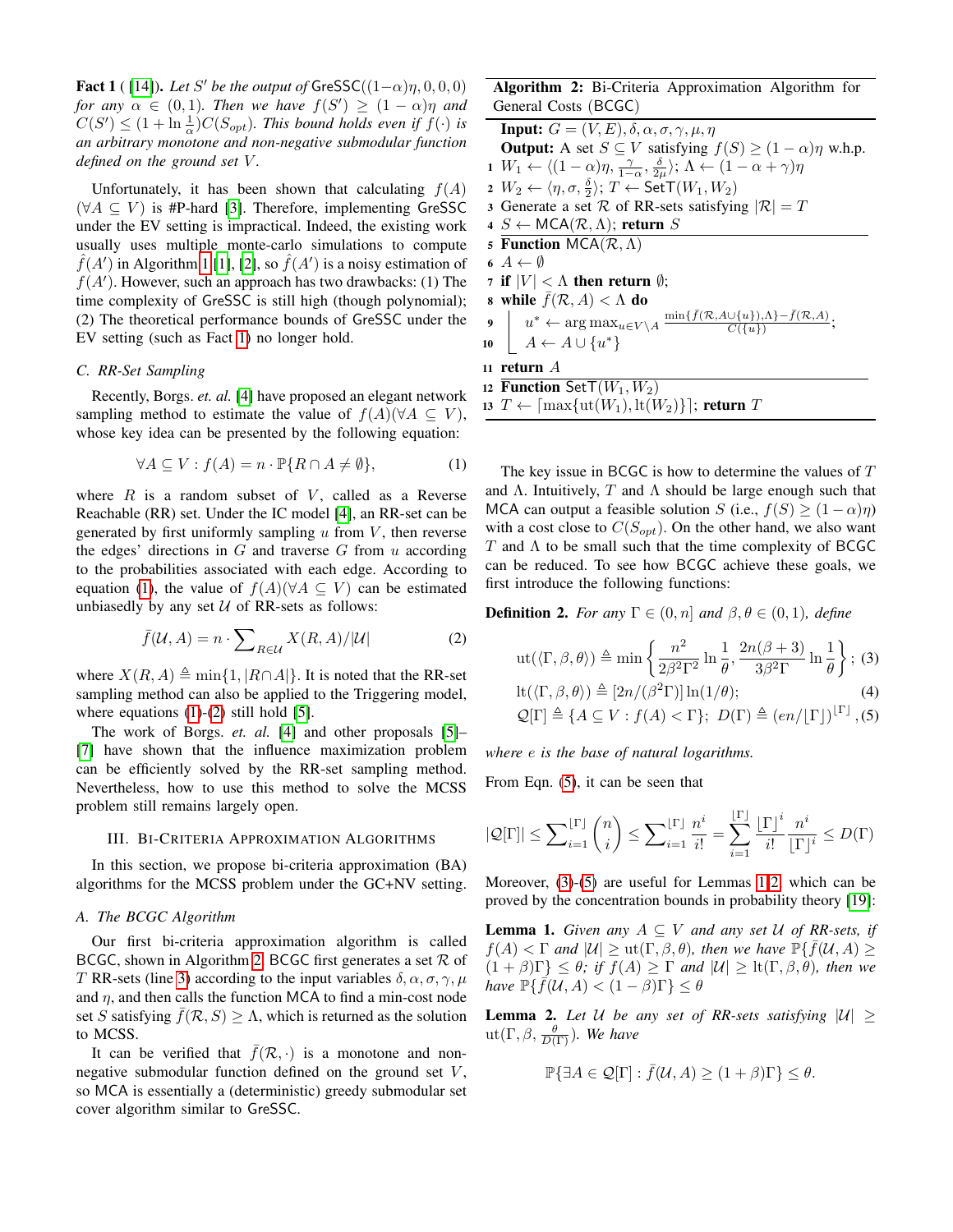Note that BCGC set  $|\mathcal{R}| = T \ge \max\{ut(W_1), \mathrm{lt}(W_2)\}\)$  and  $\Lambda = (1 - \alpha + \gamma)\eta$  (lines [1-](#page-2-9)[2\)](#page-2-10). According to Lemma [2,](#page-2-8) when  $|\mathcal{R}| \geq \text{ut}(W_1)$  and  $\mu \geq D(\eta - \alpha \eta)$ , we must have

$$
\mathbb{P}\{\exists A \in \mathcal{Q}[(1-\alpha)\eta] : \bar{f}(\mathcal{R}, A) \ge (1-\alpha+\gamma)\eta\} \le \delta/2 \quad (6)
$$

Moreover, when  $|\mathcal{R}| \geq \text{ut}(W_2)$ , Lemma [1](#page-2-7) gives us:

<span id="page-3-0"></span>
$$
\mathbb{P}\{\bar{f}(\mathcal{R}, S_{opt}) < (1 - \sigma)\eta\} \le \delta/2\tag{7}
$$

Intuitively, Eqn. [\(6\)](#page-2-11) ensures that none of the infeasible solutions in  $\mathcal{Q}[(1 - \alpha)\eta]$  can be returned by BCGC with high probability, while Eqn. [\(7\)](#page-3-0) ensures that  $f(\mathcal{R}, S_{opt})$  must be close to  $\eta$ . Using [\(6\)](#page-2-11)-[\(7\)](#page-3-0), we can get:

<span id="page-3-2"></span>**Theorem 1.** When  $\sigma, \gamma > 0$ ,  $\sigma + \gamma < \alpha < 1$  and  $\mu \ge D(\eta - \gamma)$  $αη$ ), BCGC *returns a set*  $S ⊆ V$  *satisfying*  $f(S) ≥ (1 − α)η$ *and*  $C(S) \leq (1 + \ln \frac{1-\sigma}{\alpha-\gamma-\sigma})C(S_{opt})$  *with the probability of at least*  $1 - \delta$ *.* 

*Proof.* Let  $B^*$  denote an optimal solution to the optimization problem:

$$
\min\{C(A)|\bar{f}(\mathcal{R},A)\geq (1-\sigma)\eta \wedge A\subseteq V\}.
$$

As MCA is essentially a deterministic greedy submodular cover algorithm and  $(1 - \alpha + \gamma)\eta < (1 - \sigma)\eta$ , we can use Fact [1](#page-2-1) to get

$$
C(S) \le (1 + \ln \frac{1 - \sigma}{\alpha - \gamma - \sigma}) C(B^*).
$$

Therefore, if  $\bar{f}(\mathcal{R}, S_{opt}) \geq (1 - \sigma)\eta$  holds, then we must have  $C(B^*) \leq C(S_{opt})$  and hence

$$
C(S) \le (1 + \ln \frac{1 - \sigma}{\alpha - \gamma - \sigma}) C(S_{opt}).
$$

According to [\(7\)](#page-3-0), the probability that  $\bar{f}(\mathcal{R}, S_{opt}) \geq (1 - \sigma)\eta$ does not hold is at most  $\delta/2$ . Besides, as  $f(\mathcal{R}, S) \geq (1 - \alpha + \delta)$  $\gamma$ )η, the probability that BCGC returns an infeasible solution in  $\mathcal{Q}[(1-\alpha)\eta]$  is no more than  $\mathbb{P}\{\exists A \in \mathcal{Q}[(1-\alpha)\eta] : f(\mathcal{R}, A) \geq 0\}$  $(1-\alpha+\gamma)\eta$ , which is bounded by  $\delta/2$  due to [\(6\)](#page-2-11). The theorem then follows by using the union bound then follows by using the union bound.

Note that the approximation ratio of BCGC nearly matches the approximation ratio (i.e.,  $1 + \ln \frac{1}{\alpha}$ ) shown in Fact [1,](#page-2-1) which is derived under the EV setting. For example, if we set  $\sigma =$  $\gamma = \frac{\alpha}{4}$ , then the approximation ratio of BCGC is at most  $1 + \ln \frac{2}{\alpha}$ , which is larger than  $1 + \ln \frac{1}{\alpha}$  by only  $\ln 2$ .

BCGC spends most of its running time on generating RRsets. According to the setting of  $T$ , it can be seen that BCGC generates at most  $\mathcal{O}\left(\frac{n}{\alpha^2} \ln \frac{n}{\eta \delta}\right)$  RR sets (see the proof of Theorem [2\)](#page-3-1). Therefore, we can get:

<span id="page-3-1"></span>**Theorem 2.** Let  $q = \max\{f(v)|v \in V\}$ . BCGC *can achieve the performance bound shown in Theorem [1](#page-3-2) under the expected time complexity of*  $\mathcal{O}(\frac{mq}{\alpha^2} \ln \frac{n}{(1-\alpha)\delta\eta})$ *.* 

## Algorithm 3: The Trial-and-Error Algorithm for General Costs (TEGC)

<span id="page-3-10"></span><span id="page-3-9"></span><span id="page-3-8"></span><span id="page-3-6"></span><span id="page-3-5"></span><span id="page-3-3"></span>**Input:**  $G = (V, E), \delta, \alpha, \sigma, \gamma, \eta$ **Output:** A set  $S \subseteq V$  satisfying  $f(S) \geq (1 - \alpha)\eta$  w.h.p. 1  $W_1 \leftarrow \langle (1 - \alpha)\eta, \frac{\gamma}{1 - \alpha}, \frac{\delta}{6D(\eta - \alpha\eta)} \rangle; W_2 \leftarrow \langle \eta, \sigma, \frac{\delta}{6} \rangle$ 2 T  $\leftarrow$  Set  $T(W_1, W_2)$ ;  $\theta \leftarrow \delta/3$ ;  $\mathcal{R} \leftarrow \emptyset$ 3 while  $|\mathcal{R}| \leq T$  do 4 cenerate some Generate some RR-sets and add them into  $R$  until  $|\mathcal{R}| = \min\{T, \lceil \operatorname{lt}(\langle \eta, \sigma, \frac{\theta}{3} \rangle) \rceil\}$ 5  $S \leftarrow \text{MCA}(\mathcal{R}, (1 - \alpha + \gamma)\eta)$ <br>6 if  $|\mathcal{R}| = T$  then return  $S$ . 6 if  $|\mathcal{R}| = T$  then return S;<br>7  $(\mathcal{U}, \text{Pass}) \leftarrow \text{TEST}(S, \frac{\gamma}{2(1-\gamma)}$ 7  $(\mathcal{U}, \text{Pass}) \leftarrow \text{TEST}(S, \frac{\gamma}{2(1-\alpha)}, (1-\alpha)\eta, \frac{2\theta}{3}, T - |\mathcal{R}|)$  $\mathbf{s}$  if Pass = True then return S;  $\mathfrak{g}~\bigsqcup~\mathcal{R}\leftarrow\mathcal{R}\cup\mathcal{U};\,\theta\leftarrow\frac{\theta}{2}$ <sup>10</sup> return S

## <span id="page-3-7"></span><span id="page-3-4"></span>*B. A Trial-and-Error Algorithm*

It can be seen that BCGC behaves in an "once-for-all" manner, i.e, it generates all the RR-sets in one batch, and then finds a solution using the generated RR-sets. In this section, we propose another "trial-and-error" algorithm (called TEGC) for the MCSS problem, which runs in iterations and "lazily" generates RR-sets when necessary.

More specifically, TEGC runs in iterations with the input variables satisfying  $\sigma + \gamma < \alpha < 1$ . In each iteration (lines [3-](#page-3-3) [9\)](#page-3-4), it first generates a set  $\mathcal R$  of RR-sets (line [4\)](#page-3-5) according to Lemma [1](#page-2-7) to ensure

$$
\mathbb{P}\{\bar{f}(\mathcal{R}, S_{opt}) < (1 - \sigma)\eta\} \le \theta/3,
$$

where the parameter  $\theta$  will be explained shortly. Then TEGC calls MCA in line [5](#page-3-6) to find an approximation solution  $S$ satisfying

$$
\bar{f}(\mathcal{R}, S) \ge (1 - \alpha + \gamma)\eta.
$$

However, it is possible that  $S$  is an infeasible solution in  $\mathcal{Q}[(1-\alpha)\eta]$ . Therefore, TEGC calls TEST to judge whether  $f(S) \ge (1 - \alpha)\eta$  (line [7\)](#page-3-7). If TEST returns Pass = True, it implies that  $S$  is a feasible solution w.h.p., so TEGC terminates and returns S. Otherwise, TEGC enters into another iteration and adds more RR-sets into  $R$ . This "trial and error" process repeats until | $\mathcal{R}$ | achieves a predefined threshold T (line [6\)](#page-3-8). As  $T = \mathcal{O}\left(\frac{n}{\alpha^2} \ln \frac{n}{\eta \delta}\right)$  is set similarly with that in BCGC (lines [1-](#page-3-9) [2\)](#page-3-10), TEGC is guaranteed to find a feasible solution with high probability.

The parameter  $\theta$  in TEGC is roughly explained as follows. Intuitively,  $\theta$  indicates the total probability of the "bad events" (e.g.,  $\{\bar{f}(\mathcal{R}, S_{opt}) < (1 - \sigma)\eta\})$  happen in any iteration of TEGC when  $|\mathcal{R}| < T$ . In the first iteration, we set  $\theta = \frac{\delta}{3}$  and  $\theta$  is decreased by a factor 2 in every subsequent iteration. We also constrain the probability that the bad events happen when  $|\mathcal{R}| = T$  by  $\frac{\delta}{3}$  (lines [1](#page-3-9)[-2\)](#page-3-10). Using the union bound, the total probability that TEGC returns a "bad" solution conflicting our performance bounds is upper-bounded by  $\frac{\delta}{3} + \sum_{i=0}^{\infty} \frac{\delta}{3 \cdot 2^{i}} \leq \delta$ .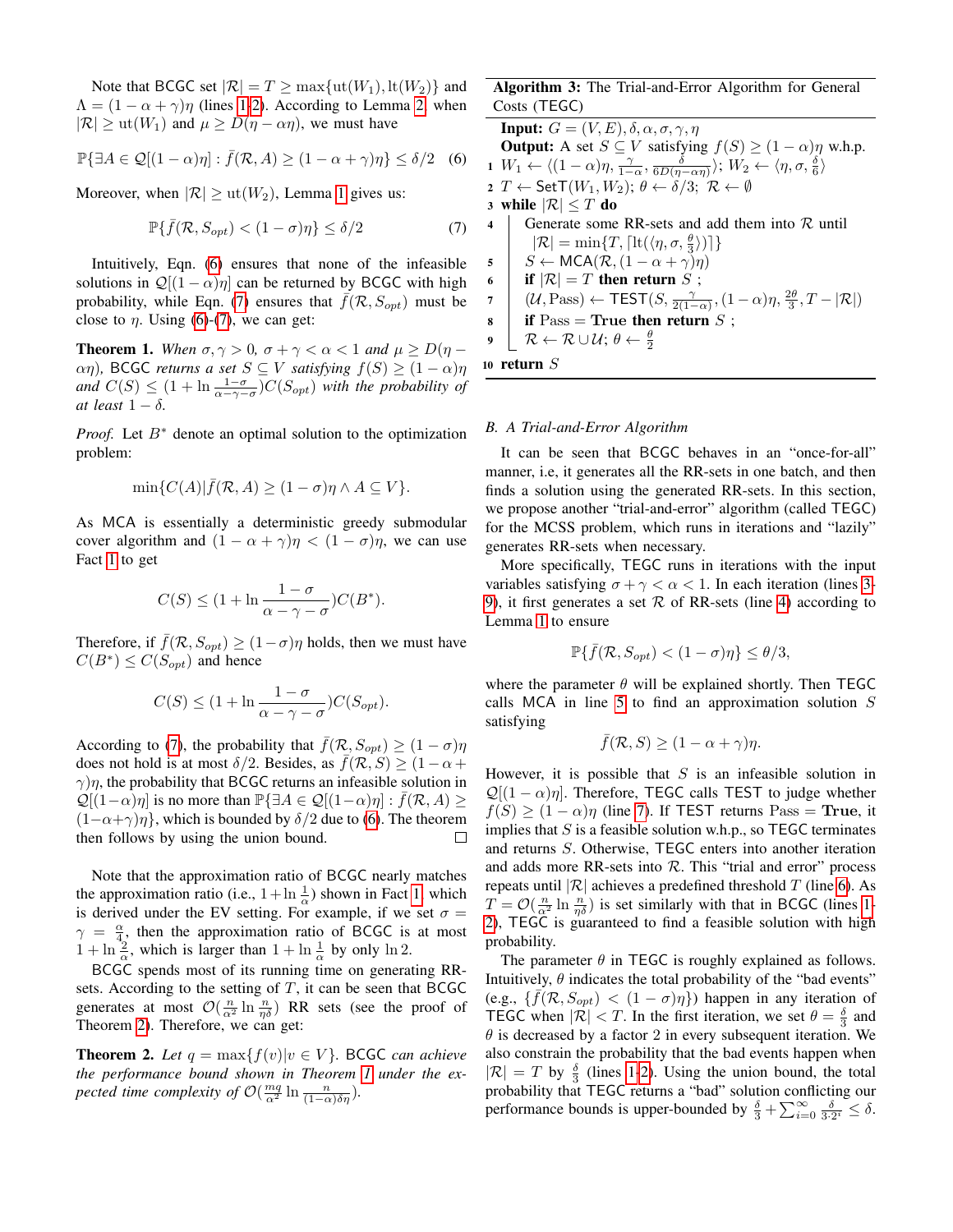Algorithm 4: TEST $(A, \kappa, \Gamma, \beta, L)$ 

<span id="page-4-3"></span><span id="page-4-2"></span><span id="page-4-1"></span>1  $\ell \leftarrow$ l  $\frac{2(1+\kappa)\Gamma}{(2+\kappa)n} + \frac{8(3+2\kappa)(1+\kappa)}{3\kappa^2} \ln \frac{2}{\beta}$  $; M \leftarrow$  $\left| \frac{(2+\kappa)n\ell}{2(1+\kappa)\Gamma} \right|$  $2 \mathcal{U} \leftarrow \emptyset$ ; Pass  $\leftarrow$  **False**;  $Z_0 \leftarrow 0$ ; 3 if  $L \leq M$  then<br>4 | Generate  $L$ 4 Generate L RR-sets and add them into  $U$ <br>5 **return** ( $U$ , Pass) return  $(\mathcal{U},\text{Pass})$ 6 for  $j = 1$  to M do 7 Generate an RR-set  $U_j$  and add it into  $U_1$ <br>8  $Z_i \leftarrow Z_{i-1} + \min\{|A \cap U_j|, 1\}$  $\begin{array}{c}\n\mathbf{8} \begin{array}{c}\nZ_j \leftarrow Z_{j-1} + \min\{|A \cap U_j|, 1\} \\
\mathbf{9} \end{array}\n\end{array}$ if  $Z_i = \ell$  then 10 | Pass ← True; return  $(\mathcal{U}, \text{Pass})$ 11 **return**  $(\mathcal{U}, \text{Pass})$ 

By similar reasoning with that in Theorem [1,](#page-3-2) we can prove that TEGC has the same approximation ratio as BCGC:

<span id="page-4-7"></span>**Theorem 3.** When  $\sigma, \gamma > 0$  and  $\sigma + \gamma < \alpha < 1$ , TEGC *returns a set*  $S \subseteq V$  *satisfying*  $f(S) \geq (1 - \alpha)\eta$  *and*  $C(S) \leq$  $(1 + \ln \frac{1-\sigma}{\alpha-\gamma-\sigma})C(S_{opt})$  *with the probability of at least*  $1-\delta$ *.* 

*The Design of function* TEST: Next, we explain how the function  $TEST(A, \kappa, \Gamma, \beta, L)$  is implemented. TEST maintains three threshold values  $\ell, M, L$ . When  $L \leq M$ , it simply generates  $L$  RR-sets and returns them (lines [3](#page-4-1)[-5\)](#page-4-2).  $\sum_{i=1}^{j} X(U_i, A) \geq \ell$  or  $|U| = M$ , where U is the set of Otherwise, it keeps generating RR-sets  $U_1, U_2, \cdots$  until either generated RR-sets. Note that TEST is called with  $L = T-|\mathcal{R}|$ , which implies that the total number of generated RR-sets in TEGC never exceeds T.

Intuitively, if  $f(A)$  is very large, then  $X(U_i, A)$  ( $\forall i$ ) must have a high probability to be 1, so there is a high probability that  $\sum_{i=1}^{M} X(U_i, A) \geq \ell$  and hence TEST returns Pass = True. Conversely, if  $f(A)$  is very small, then there is a high probability that  $\sum_{i=1}^{M} X(U_i, A) < \ell$  and hence TEST returns Pass = False. By setting the values of  $\ell$  and  $M$  (line [1\)](#page-4-3) based on the Chernoff bounds, we get the following theorem:

<span id="page-4-4"></span>**Theorem 4.** *For any*  $A \subseteq V$ *, if*  $f(A) \geq (1+\kappa)\Gamma$  *and*  $L > M$ *, then the probability that*  $\text{TEST}(A, \kappa, \Gamma, \beta, L)$  *returns*  $\text{Pass} =$ True *is at least*  $1 - \beta/2$ *; if*  $f(A) < \Gamma$  *and*  $L > M$ *, then the probability that*  $TEST(A, \kappa, \Gamma, \beta, L)$  *returns*  $Pass = False$  *is at least*  $1 - \beta/2$ *.* 

Note that TEST is called by TEGC with  $A = S$ ,  $\Gamma = (1 (\alpha)\eta$  and  $\kappa = \frac{\gamma}{2(1-\alpha)}$ . So Theorem [4](#page-4-4) implies that TEGC always returns a feasible solution with high probability. When  $(1 \alpha$ ) $\eta \le f(S) < (1-\alpha+\gamma/2)\eta$ , it is possible that TEST returns  $Pass = False$ , but this does not harm the the correctness of TEGC and only results in more iterations; moreover, the probability for this event to happen can be very small as  $\gamma$  is usually small.

## <span id="page-4-8"></span>*C. Theoretical Comparisons for the BA Algorithms*

We compare the theoretical performance of BCGC and TEGC with the state-of-the-art algorithms as follows.

*1) Comparing with Goyal et.al.'s Results [\[14\]](#page-9-4):* To the best of our knowledge, the only prior algorithm with a provable performance bound for the MCSS problem under the GC+NV setting is the one proposed in [\[14\]](#page-9-4), which is based on the GreSSC algorithm. We quote the result of [\[14\]](#page-9-4) in Fact [2:](#page-4-5)

**Fact 2** ( [\[14\]](#page-9-4)). *Let*  $S' = \text{GreSSC}((1 - \alpha)\eta, \beta, 0, 0)$ *. Then we have*  $f(S') \geq (1-\alpha)\eta$  *and*  $C(S') \leq (1+\phi)(1+\ln \frac{1}{\alpha})C(S_{opt})$ *, where*  $\phi$  *and*  $\beta$  *satisfy:* 

<span id="page-4-5"></span>
$$
\frac{\beta}{1 - (1 - \beta)(1 - 1/C(S_{opt}))} = \frac{(1/\alpha)^{\phi} - 1}{(1/\alpha)^{\phi + 1} - 1}
$$
(8)

However, Goyal *et.al.* [\[14\]](#page-9-4) did not mention how to implement GreSSC( $(1-\alpha)\eta, \beta, 0, 0$ ). A crucial problem is that they require  $\hat{f}(A') \leq f(A')$   $(\forall A' \subseteq V)$  in the implementation of GreSSC (i.e.,  $\gamma_2 = 0$ ); otherwise their proof for the approximation ratio in Fact [2](#page-4-5) does not hold. However, as computing  $f(A')$  is #P-hard and  $\hat{f}(A')$  in GreSSC is computed by monte-carlo simulations,  $\gamma_2 = 0$  actually implies that infinite times of monte-carlo simulations should be conducted to compute  $\hat{f}(A')$  according to the Chernoff bounds [\[19\]](#page-9-17). Due to this reason, we think that the approximation ratio shown in Fact [2](#page-4-5) is mainly valuable on the theoretical side and is not likely to be implemented in polynomial time.

*2) Comparing with Kuhnle et.al.'s Results [\[13\]](#page-9-11):* Very recently, Kuhnle *et.al.* [\[13\]](#page-9-11) have proposed some elegant bicriteria approximation algorithms for the MCSS problem, but only under the UC setting. We quote their results below:

Fact 3 ( [\[13\]](#page-9-11)). *Define the CEA assumption as follows: for* any  $A \subseteq V$  *such that*  $f(A) < \eta$ *, there always exists a node* u such that  $f(A \cup \{u\}) - f(A) \geq 1$ *. Under the UC setting, the STAB algorithms can find a set*  $S' \subseteq V$  *satisfying*  $|S'| \leq (1 + 2\rho\eta + \log \eta)|S_{opt}|$  *and 1) or 2) listed below with the probability of at least* <sup>1</sup> <sup>−</sup> ιn<sup>3</sup> *. The STAB-C1 algorithm has*  $\mathcal{O}((n+m)|S'|\log \frac{1}{\ln^2}/\rho^2)$  *time complexity. The STAB-C2* algorithm has  $O((n + m)|S'|^2 \log |S'| \log \frac{1}{n^2}/\rho^2)$  time *complexity.*

- *1)*  $f(S') \geq (1 \rho)\eta$  when the CEA assumption holds.
- <span id="page-4-6"></span>2)  $f(S') \ge \eta - (1 + \varepsilon)|S_{opt}|$  *without the CEA assumption.*

Note that Fact [3](#page-4-6) depends on the CEA assumption, and there is a large gap between  $\eta$  and  $f(S')$  (at least  $|S_{opt}|$ ) if without the CEA assumption. In contrast, the performance ratios of BCGC or TEGC do not require any special properties of the network and we can guarantee  $f(S) > (1 - \alpha)\eta$  w.h.p. for any  $\alpha > 0$ . Most importantly, Fact [3](#page-4-6) only holds under the UC setting while our performance bounds shown in Theorems [1-](#page-3-2)[3](#page-4-7) hold under the GC setting.

### <span id="page-4-0"></span>IV. APPROXIMATION ALGORITHMS FOR UNIFORM COSTS

In this section, we propose approximation (AP) algorithms for the MCSS problem under the UC+NV setting.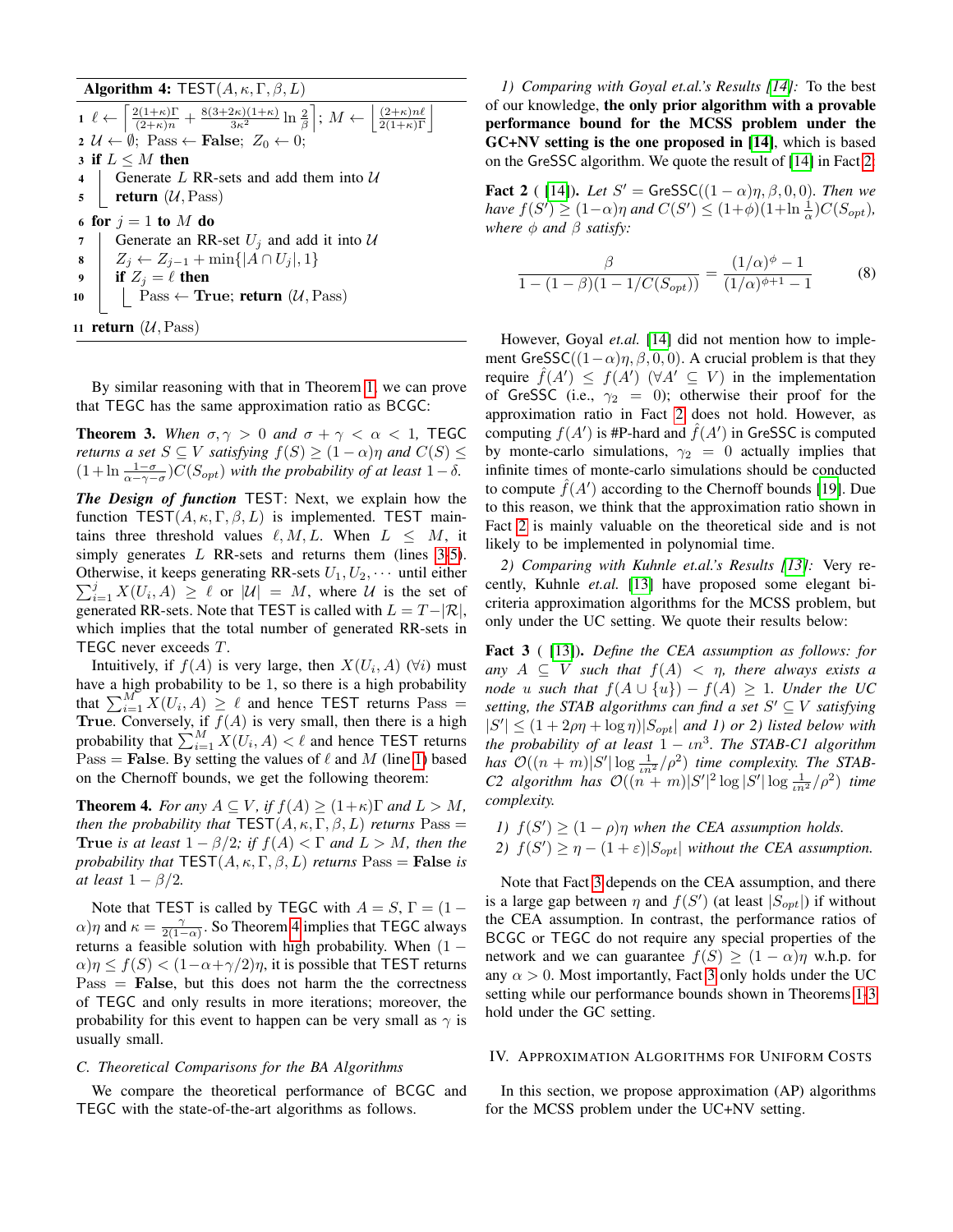Algorithm 5: Approximation Algorithm for Uniform Costs (AAUC)

<span id="page-5-0"></span>**Input:**  $G = (V, E), \eta, \delta, \tau, \mu$ **Output:** A set  $S \subseteq V$  satisfying  $f(S) \ge \eta$  w.h.p.  $1 W_1 \leftarrow \langle \eta, \tau, \frac{\delta}{2\mu} \rangle; W_2 \leftarrow \langle \eta, \tau, \frac{\delta}{2} \rangle; T \leftarrow \mathsf{SetT}(W_1, W_2)$ 2 Generate a set R of RR-sets satisfying  $|R| = T$  $3 S \leftarrow \text{MCA}(\mathcal{R}, (1+\tau)\eta);$  return S

#### <span id="page-5-3"></span>*A. The AAUC Algorithm*

We first propose an algorithm called AAUC. AAUC first generates a set  $R$  of  $T$  RR-sets, and then calls MCA to return a set S satisfying  $f(\mathcal{R}, S) \geq \Lambda = (1 + \tau)\eta$ , where  $\tau$  is a variable in  $(0, 1)$ . Although AAUC looks similar to BCGC, its key idea (i.e., how to set the parameters T and  $\Lambda$ ) is very different from that in BCGC, which is explained as follows.

Recall that MCA is a greedy algorithm. Suppose that MCA sequentially selects  $x_1, x_2, \dots, x_n$  after it is called by AAUC. Let  $B_i(\forall 1 \leq i \leq n)$  denote  $\{x_1, \dots, x_i\}$ . Let  $s = \min\{i | \bar{f}(\mathcal{R}, B_i) \geq (1 - \tau)\eta\}$  and  $t = \min\{i | \bar{f}(\mathcal{R}, B_i) \geq 1\}$  $(1+\tau)\eta$ . As each node has a cost 1 and  $\bar{f}(\mathcal{R},\cdot)$  is submodular, we can use the submodular functions' properties to prove:

<span id="page-5-1"></span>**Lemma 3.** *For any*  $\tau \in (0, 1)$ *, we have*  $|B_s| \leq \lceil \ln \frac{n\eta}{n-\eta} \rceil |D^*|$ <br>+1*, where*  $D^* = \arg \min_{A \subseteq V \wedge \bar{f}(\mathcal{R}, A) \geq (1-\tau)\eta} |A|$ *.* 

Clearly, when  $\tau$  is sufficiently small, s and t must be very close. Indeed, we can prove:

<span id="page-5-2"></span>**Lemma 4.** When 
$$
\tau \in (0, \frac{n-\eta}{2n\eta+\eta}],
$$
 we have  $|B_t| \leq |B_s| + 1$ .

Besides, according to line [1](#page-5-0) and Lemmas [1](#page-2-7)[-2,](#page-2-8) we know that the set  $R$  generated by AAUC satisfies

<span id="page-5-4"></span>
$$
\mathbb{P}\{\exists A \in \mathcal{Q}[\eta] : \bar{f}(\mathcal{R}, A) \ge (1+\tau)\eta\} \le \delta/2 \qquad (9)
$$

$$
\mathbb{P}\{\bar{f}(\mathcal{R}, S_{opt}) < (1 - \tau)\eta\} \le \delta/2\tag{10}
$$

for any  $\tau \in (0,1)$  and  $\mu \ge D(\eta)$ . This implies that S is a feasible solution (i.e.,  $S \notin \mathcal{Q}[\eta]$ ) and  $|D^*| \leq |S_{opt}|$  with high probability. Moreover, according to Lemmas [3-](#page-5-1)[4,](#page-5-2) we have  $|S| = |B_t| \leq |B_s| + 1$  and  $|B_s| \leq \left[ \ln \frac{n\eta}{n-\eta} \right] |D^*| + 1$ . Combining all these results gives us:

<span id="page-5-6"></span>**Theorem 5.** When  $\tau \in (0, \frac{n-\eta}{2n\eta+\eta}]$  and  $\mu \ge D(\eta)$ , AAUC *returns a set*  $S \subseteq V$  *such that*  $f(S) \geq \eta$  *and*  $|S| \leq$  $\lceil \ln \frac{n\eta}{n-\eta} \rceil |S_{opt}| + 2$  *with the probability of at least*  $1 - \delta$ *.* 

*Proof.* Note that  $\bar{f}(\mathcal{R}, S) \geq (1 + \tau)\eta$  according to line [3](#page-5-3) of AAUC. Therefore, when  $\mu \geq D(\eta)$ , the probability that S is an infeasible solution in  $\mathcal{Q}[\eta]$  must be no more than  $\delta/2$ according to line [1](#page-5-0) of AAUC and eqn. [\(9\)](#page-5-4).

Let  $D^*$  =  $\arg \min_{A \subseteq V \wedge \bar{f}(\mathcal{R}, A) \geq (1-\tau)\eta} |A|$ . When  $\tau \in$  $(0, \frac{n-\eta}{2n\eta+\eta}$ , we must have  $|S| = |\overline{B}_t| \leq |\ln \frac{n\eta}{n-\eta}| |D^*| + 2$ according to Lemmas [3-](#page-5-1)[4.](#page-5-2) Therefore, we have

<span id="page-5-5"></span>
$$
\mathbb{P}\{|S| > \lceil \ln \frac{n\eta}{n-\eta} \rceil |S_{opt}| + 2\} \le \mathbb{P}\{|D^*| > |S_{opt}|\}
$$
  
\n
$$
\le \mathbb{P}\{\bar{f}(\mathcal{R}, S_{opt}) < (1-\tau)\eta\} \le \delta/2
$$
 (11)

where [\(11\)](#page-5-5) is due to the definition of  $D^*$  and equation [\(10\)](#page-5-4). The theorem then follows by using the union bound.  $\Box$ 

By very similar reasoning with that in Theorem [2,](#page-3-1) we can also prove the time complexity of AAUC as follows:

<span id="page-5-7"></span>**Theorem 6.** Let  $q = \max\{f(v)|v \in V\}$ . AAUC *can achieve the performance bounds shown Theorem [5](#page-5-6) under the expected time complexity of*  $\mathcal{O}\left(\frac{mq}{\varrho^2}\ln\frac{n}{\delta\eta}\right)$  *where*  $\varrho = \frac{n-\eta}{2n\eta+\eta}$ *.* 

## *B. An Adaptive Trial-and-Error Algorithm*

It can be seen from Theorem [6](#page-5-7) that the running time of AAUC is inversely proportional to  $\rho$ , which can be a small number. To address this problem, we propose an adaptive trialand-error algorithm called ATEUC, shown in Algorithm [6.](#page-6-0) ATEUC uses a dynamic parameter  $\alpha$  for generating RRsets, and adaptively changes the value of  $\alpha$  until a satisfying approximate solution is found.

More specifically, ATEUC first determines a threshold T using  $\rho$  (lines [1](#page-6-1)[-2\)](#page-6-2), then ATEUC calls a function Shrink with any  $\alpha$  that is larger than  $\rho$ . Note that the performance bound of ATEUC (see Theorem [7\)](#page-5-8) does not depend on the value of  $\alpha$ , and setting  $\alpha > \varrho$  is only for reducing the number of generated RR-sets. In each iteration, Shrink first generates a set  $R$  of RR-sets in a similar way with that in TEGC (line [7\)](#page-6-3) to ensure  $\mathbb{P}\{\bar{f}(\mathcal{R}, S_{opt}) < (1 - \alpha)\eta\} \leq \theta/3$ , where  $\theta$  is set by a similar way with that in TEGC. After that, Shrink calls MCA to find  $S_1 \subseteq S_2 \subseteq V$  such that  $f(\mathcal{R}, S_1) \geq (1-\alpha)\eta$  and  $\bar{f}(\mathcal{R}, S_2) \ge (1+\alpha)\eta$ . If  $|S_2| > 2|S_1|$ , Shrink decreases  $\alpha$  and  $\theta$  and enters the next iteration (lines [16\)](#page-6-4). If  $|S_2| \leq 2|S_1|$ , it implies that  $\alpha$  is small enough, so Shrink calls TEST to judge whether  $f(S_2) \ge \eta$  (line [13\)](#page-6-5). If TEST returns Pass = True, then Shrink returns  $S_2$  as the solution (line [14\)](#page-6-6), otherwise it decreases the value of  $\theta$  and enters the next iteration (line [15\)](#page-6-7).

In the case that the number of RR-sets generated in Shrink reaches T, Shrink returns  $S_2$  by setting  $\alpha = \rho$ (lines [8,](#page-6-8)[12\)](#page-6-9), so we must have  $|S_2| \leq |S_1| + 1$  and hence  $|S_2| \leq \left[\ln \frac{n\eta}{n-\eta}\right] |S_{opt}| + 2$  according to similar reasoning with that of Lemma [4](#page-5-2) and Theorem [5.](#page-5-6) However, as Shrink can return  $S_2$  when  $|S_2| \leq 2|S_1|$ , the value of  $\alpha$  is probably much larger than  $\rho$  when Shrink terminates, so less number of RR-sets can be generated. Moreover, by the setting of  $\mathcal R$  in line [7,](#page-6-3) we always have  $\bar{f}(\mathcal{R}, S_{opt}) \geq (1-\alpha)\eta$  w.h.p. and hence  $|S_1| \leq \left[\ln \frac{n\eta}{n-\eta}\right] |S_{opt}| + 1$  w.h.p. (using similar reasoning with that in Lemma [3\)](#page-5-1). Based on these discussions, we can prove the approximation ratio of ATEUC as follows:

<span id="page-5-8"></span>**Theorem 7.** With the probability of at least  $1 - \delta$ , ATEUC *returns a set*  $S \subseteq V$  *satisfying*  $f(S) \geq \eta$  *and*  $|S| \leq$  $2\lceil \ln \frac{n\eta}{n-\eta} \rceil |S_{opt}| + 2.$ 

## <span id="page-5-9"></span>*C. Theoretical Comparisons for the AP Algorithms*

To the best of our knowledge, there are no AP algorithms for MCSS with provable performance bounds under the GC+NV setting, and only [\[12\]](#page-9-3), [\[13\]](#page-9-11) have proposed AP algorithms with provable approximation ratios under the UC+NV setting.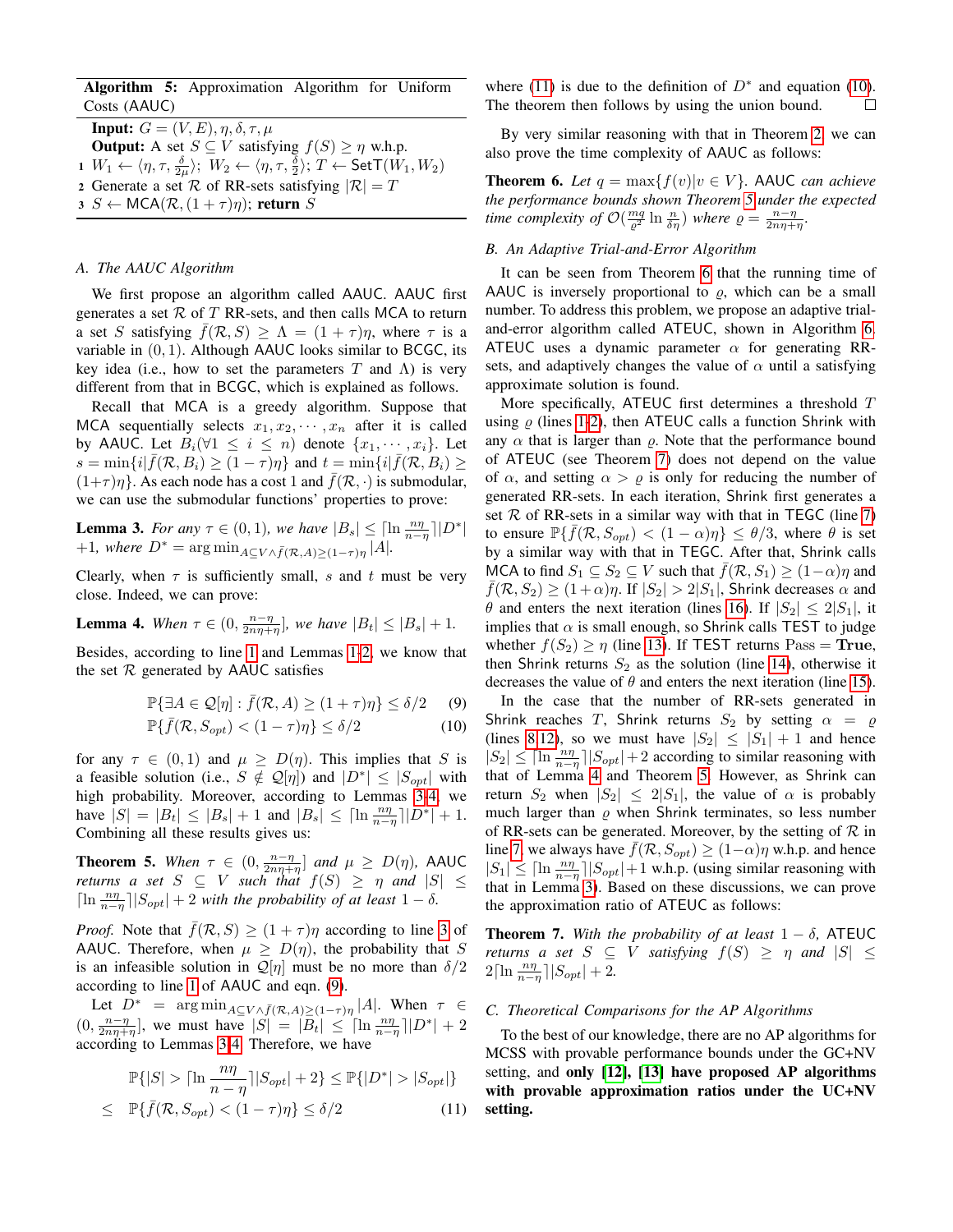

<span id="page-6-15"></span><span id="page-6-13"></span>

<span id="page-6-17"></span><span id="page-6-12"></span>Fig. 1: Comparing the algorithms under the GC setting (IS: influence spread; RT: running time)

<span id="page-6-9"></span><span id="page-6-8"></span><span id="page-6-3"></span><span id="page-6-2"></span><span id="page-6-1"></span>Algorithm 6: The Adaptive Trial-and-Error Algorithm for Uniform Costs (ATEUC) **Input:**  $G = (V, E), \delta, \eta, \alpha$ **Output:** A set  $S \subseteq V$  satisfying  $f(S) \ge \eta$  w.h.p.  $1 \varrho \leftarrow \frac{|V| - \eta}{2|V| \eta + \eta}; W_1 \leftarrow \langle \eta, \varrho, \frac{\delta}{6D(\eta)} \rangle;$  $2 \;\; W_2 \leftarrow \langle \eta, \varrho, \frac{\delta}{6} \rangle ; \; T \leftarrow {\sf SetT}(W_1,W_2);$  $3 (\mathcal{R}, S) \leftarrow$  Shrink $(T, \eta, \alpha, \delta, \varrho)$ ; return S 4 Function Shrink $(T, \eta, \alpha, \delta, \rho)$ 5  $\theta \leftarrow \delta/3$ ;  $\mathcal{R} \leftarrow \emptyset$ <br>6 while  $|\mathcal{R}| \leq T$  do 6 while  $|\mathcal{R}| \leq T$  do <br>7 | Generate some Generate some RR-sets and add them into  $R$  until  $|\mathcal{R}| = \min\{T, \lceil \operatorname{lt}(\langle \eta, \alpha, \frac{\theta}{3} \rangle) \rceil\}$ 8 **if**  $|\mathcal{R}| = T$  then  $\alpha \leftarrow \varrho$ ; 9  $S_1 \leftarrow \text{MCA}(\mathcal{R}, (1-\alpha)\eta); S_2 \leftarrow \text{MCA}(\mathcal{R}, (1+\alpha)\eta)$ <br>
10 if  $S_2 \neq \emptyset$  then 10 if  $S_2 \neq \emptyset$  then<br>
11 if  $|S_2| \leq 2$ if  $|S_2| \leq 2|S_1|$  then 12 if  $|\mathcal{R}| = T$  then return  $(\mathcal{R}, S_2)$ ;<br>  $(\mathcal{U}, \text{Pass}) \leftarrow \text{TEST}(S_2, \frac{1}{2}\alpha, \eta, \frac{2\theta}{2})$ 13  $\left|\left|\left|\left(\mathcal{U},\text{Pass}\right)\right|-\text{TEST}(S_2,\frac{1}{2}\alpha,\eta,\frac{2\theta}{3},T-|\mathcal{R}|)\right|\right|$ 14 **if** Pass = True then return  $(\mathcal{R}, S_2)$ ;<br>  $\mathcal{R} \leftarrow \mathcal{R} \cup \mathcal{U}; \ \theta \leftarrow \theta/2;$  continue;  $R \leftarrow R \cup \mathcal{U}; \theta \leftarrow \theta/2;$  continue; 16  $\left[\begin{array}{l}\n\alpha \leftarrow \alpha/\sqrt{2}; \theta \leftarrow \theta/2\n\end{array}\right]$ 17 return  $(\mathcal{R}, \emptyset)$ 

<span id="page-6-18"></span><span id="page-6-16"></span><span id="page-6-14"></span>*1) Comparing with Zhang et.al.'s Results [\[12\]](#page-9-3):* The work in [\[12\]](#page-9-3) has proved that the GreSSC algorithm achieves a performance bound stated as follows:

<span id="page-6-10"></span>Fact 4 ( [\[12\]](#page-9-3)). Let  $S'$  be the output of  $GresSC((1 +$  $(\xi(\xi), \xi, \xi, 0)$ *. Under the UC setting, if*  $\xi \leq \frac{\epsilon(n-\eta)}{8n^2(\eta+1)}$  *where*  $\epsilon \in$  $(0, 1]$ *, then we have*  $f(S') \ge \eta$  and  $|S'| \le \lceil \ln \frac{(1+\epsilon)n\eta}{n-\eta} \rceil |S_{opt}| +$ 1 *for any*  $\eta \in (0, n)$ .

However, no previous studies including [\[12\]](#page-9-3) have analyzed the time complexity of GreSSC. So we analyze the time complexity of Zhang *et.al.*'s algorithm by the following lemma:

<span id="page-6-11"></span>**Lemma 5.** *Let*  $l_i$  = min{ $f(A)||A|$  = *i*} *for any i* ∈  $\{1, \dots, n\}$  *and*  $\delta$  *be any number in*  $(0, 1)$ *. With probability of at least* 1−δ*, Zhang et.al.'s algorithm [\[12\]](#page-9-3) can find a solution* S 0 *satisfying the performance bound shown in Fact [4](#page-6-10) under the time complexity of*  $\mathcal{O}(\sum_{i=1}^{|S'|}$  $|S'| \frac{n^2 m}{l_i \xi^2} \ln \frac{|S'|}{\delta}$ δ )*.*

<span id="page-6-7"></span><span id="page-6-6"></span><span id="page-6-5"></span><span id="page-6-4"></span>Recall that AAUC outputs S satisfying  $f(S) \ge \eta$  and  $|S| \le$  $\left| \ln \frac{n\eta}{n-\eta} \right| |S_{opt}| + 2$  w.h.p. under  $\mathcal{O}(\frac{mq}{\varrho^2} \ln \frac{n}{\delta \eta})$  running time, where  $q = \max\{f(v)|v \in V\}$  (see Theorem [6\)](#page-5-7). According to Lemma [5,](#page-6-11) even if we set  $|S'| = 1$ ,  $l_i = n(\forall i)$  and  $q = n$ in favor of Zhang *et.al.*'s algorithm, the time complexity of AAUC is still  $\Omega(n^2/\ln n)$  times smaller than that of Zhang *et.al.*'s algorithm, as  $\rho = \Omega(n\xi)$ .

<span id="page-6-0"></span>Moreover, Theorem [5](#page-5-6) shows that, although AAUC's approx-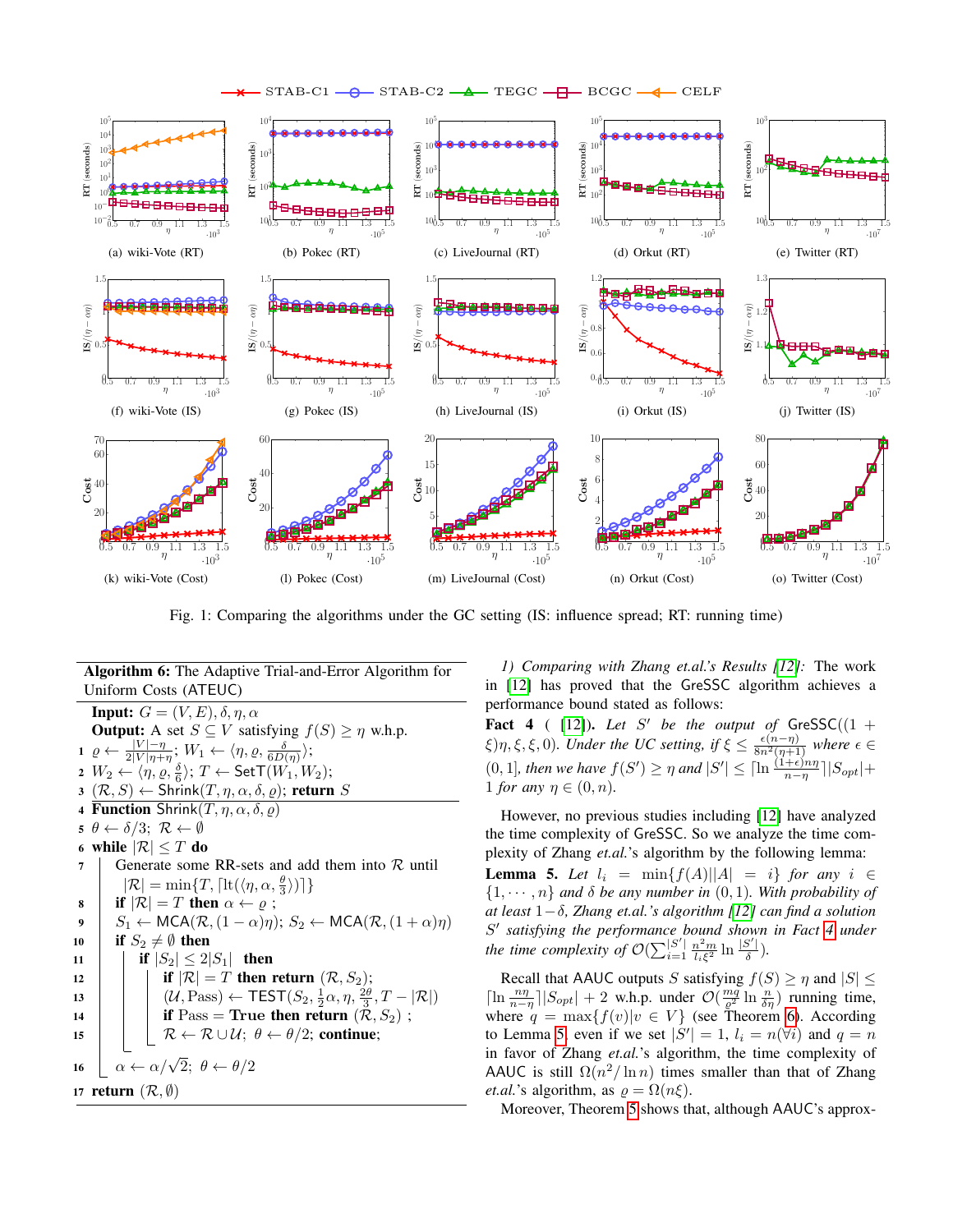



<span id="page-7-3"></span>Fig. 2: Comparing the algorithms under the UC setting (IS: influence spread; RT: running time)

imation ratio is larger than that in Fact [4](#page-6-10) by an additive factor 1, its multiplicative factor (i.e.,  $\left[\ln \frac{n\eta}{n-\eta}\right]$ ) is always smaller than that in Fact. [4](#page-6-10) (i.e.,  $\left[\ln \frac{(1+\epsilon)n\eta}{n-\eta}\right]$ ) due to  $\epsilon > 0$  (note that smaller  $\epsilon$  results in higher time complexity and  $\epsilon = 0$  implies the impractical EV setting). As AAUC is  $\Omega(n^2/\ln n)$  times faster than Zhang *et.al.*'s algorithm even when we set  $\epsilon = 1$ in Fact [4,](#page-6-10) the approximation ratio of AAUC can be better than Zhang *et.al.*'s algorithm [\[12\]](#page-9-3) under the same running time.

*2) Comparing with Kuhnle et.al.'s Results [\[13\]](#page-9-11):* The work in [\[13\]](#page-9-11) has also proposed a theoretical bound stated as follows:

<span id="page-7-1"></span>**Fact 5.** For any  $u \in V$ , let  $r_u$  be the probability that u *remains inactive when all of the neighbors of* u *in G are activated. Let*  $r^* = \min_{u \in V} r_u$ . There exists an algorithm *that can output a set*  $S'$  *satisfying*  $f(S') \geq \eta$  *w.h.p. and*  $|S'| \leq \left(\frac{1+\varepsilon}{r^*} + \log \frac{\eta}{|S_{opt}|}\right)|S_{opt}|.$ 

Note that the parameter  $r^*$  in Fact. [5](#page-7-1) can be very small. For example, in the IC model, we have  $r^* =$  $\min_{u \in V} \prod_{v \in N_{in}(u)} (1 - p(v, u)),$  where  $N_{in}(u) = \{v \in V :$  $\langle v, u \rangle \in E$  and  $p(v, u)$  is probability that v can activate u. Whenever there exists an edge  $\langle v, u \rangle \in E$  with  $p(v, u) = 1$ , we will have  $r^* = 0$  and hence the approximation ratio in Fact [5](#page-7-1) becomes infinite. In contrast, AAUC and ATEUC always have logarithmic approximation ratios which do not depend on the influence propagation probabilities of the network.

The work in [\[13\]](#page-9-11) has not explained how to implement an algorithm that can achieve the theoretical bounds shown in Fact. [5,](#page-7-1) so its time complexity is unclear (note that we cannot follow Fact [3](#page-4-6) to implement an AP algorithm by setting  $\rho = 0$ , because this would result in infinite time complexity).

#### V. PERFORMANCE EVALUATION

<span id="page-7-0"></span>In this section, we evaluate the performance of our algorithms through extensive experiments on real OSNs.

#### *A. Experimental Settings*

We use public OSN datasets in the experiments, which are shown in Table [I.](#page-7-2) These data sets are widely used in the literature [\[5\]](#page-9-15)–[\[7\]](#page-9-16), and they can be downloaded from [\[6\]](#page-9-10), [\[20\]](#page-9-18).

| Name        | $\it n$ | m      | Type       | Average degree |
|-------------|---------|--------|------------|----------------|
| wiki-Vote   | 7.1K    | 103.7K | directed   | 29.1           |
| Pokec       | 1.6M    | 30.6M  | directed   | 37.5           |
| LiveJournal | 4.8M    | 69.0M  | directed   | 28.5           |
| Orkut       | 3.1M    | 117.2M | undirected | 76.3           |
| Twitter     | 41.7M   | 1.5G   | directed   | 70.5           |

## <span id="page-7-2"></span>TABLE I: Datasets

Our experiments are conducted on a linux PC with an Intel(R) Core(TM) i7-6700K 4.0GHz CPU and 64GB memory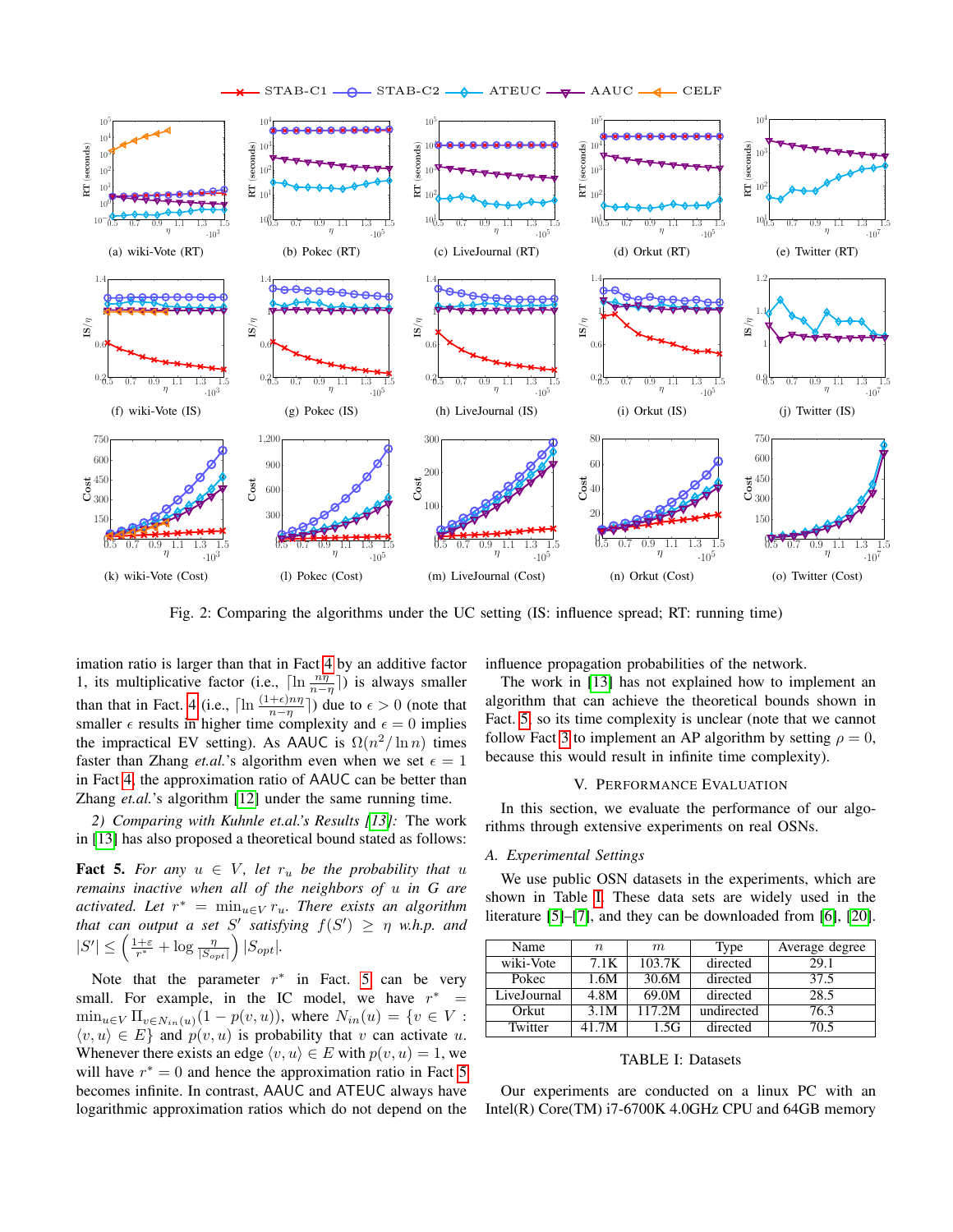for the Twitter dataset, while we reduce the memory to 32GB for the other datasets. Following [\[13\]](#page-9-11), we use the independent cascade model [\[1\]](#page-9-0) in the experiments. For any  $\langle u, v \rangle \in E$ , the probability that u can activate v is set to  $1/d_{in}(v)$ , where  $d_{in}(v)$  is the in-degree of v. Under the GC setting, the cost of each node is randomly sampled from the uniform distribution with the support  $(0, 1]$ . These settings have been widely adopted in the literature [\[5\]](#page-9-15)–[\[7\]](#page-9-16), [\[14\]](#page-9-4), [\[15\]](#page-9-6). As in [5]– [\[7\]](#page-9-16), our reported data are the average of 10 runs, and we also limit the running time of each algorithm in a run to be within 500 minutes. The implemented algorithms include:

<span id="page-8-2"></span>*1) CELF:* Following [\[13\]](#page-9-11), [\[14\]](#page-9-4), we implement GreSSC by adapting the the CELF algorithm [\[2\]](#page-9-1), which has used a lazy evaluation technique to reduce the time complexity. CELF uses 10000 monte-carlo simulations to estimate  $f(A)$  for any  $A \subseteq V$  whenever needed [\[2\]](#page-9-1). We notice that Zhang *et.al.* [\[12\]](#page-9-3) have also implemented GreSSC for Fact [4,](#page-6-10) but they have not used the parameters in Fact [4](#page-6-10) and simply used 10000 montecarlo simulations to estimate  $f(A)(\forall A \subseteq V)$ . Therefore, the implementation of GreSSC in [\[12\]](#page-9-3) does not guarantee the performance bound shown in Fact [4](#page-6-10) and is essentially the same with CELF.

*2) STAB-C1 and STAB-C2:* These algorithms (from [\[13\]](#page-9-11)) are the state-of-the-art algorithms for the MCSS problem, and they are based on the min-hash sketches proposed by [\[8\]](#page-9-19). Moreover, it is shown in [\[13\]](#page-9-11) that these algorithms significantly outperform the traditional kSS algorithms. However, both STAB-C1 and STAB-C2 are BA algorithms designed only for the UC setting, so we have to adapt them to our case. As they are both greedy algorithms, we adapt them to the GC setting by selecting the node  $u^* = \arg \max_u \Delta_u / C(\lbrace u \rbrace)$  at each step, where  $\Delta_u$  is the marginal gain computed by their estimators. To convert them into AP algorithms, we change their stopping condition to  $\hat{f}(A) \geq (1 + \rho)\eta$  ( $\hat{f}(A)$  is their estimated IS of any  $A \subseteq V$ ), because otherwise the solutions output by them are found to be infeasible in our experiments. We also follow the other parameter settings in [\[13\]](#page-9-11) and set  $\iota = 0.01, \rho = 0.2$  [\[13\]](#page-9-11), where  $\iota$  and  $\rho$  are clarified in Fact [3.](#page-4-6)

*3) Our Algorithms:* We implement AAUC, BCGC, TEGC and ATEUC in our experiments, where we set  $\delta = 0.01$ in favor of the STAB algorithms<sup>[1](#page-8-1)</sup>. Note that none of the algorithms compared to us has provable performance bounds in our case. More specifically, the STAB algorithms only provide bi-criteria performance bounds under the UC case; and Zhang *et.al.*'s implementation [\[12\]](#page-9-3) is essentially the same as CELF, which does not obey the approximation ratio stated in Fact [4](#page-6-10) but has much less time complexity (see [V-A1\)](#page-8-2). Therefore, for fair comparison, we set  $\sigma = \gamma = \alpha/3$ ,  $\tau = 0.02$ and  $\mu = n^8$  to implement our algorithms. Under these parameter settings, the BCGC and AAUC algorithms may not obey the theoretical performance bounds shown in Theorem [1](#page-3-2) and Theorem [5,](#page-5-6) as these bounds require  $\mu = \Theta(D(\eta))$ . However, both TEGC and ATEUC obey the theoretical performance bounds shown in Theorem [3](#page-4-7) and Theorem [7](#page-5-8) in all our experiments, and they scale well to billion-scale networks (we will see this shortly). Finally, we set  $\alpha = 0.2$  in our algorithms, which corresponds to the setting of  $\rho = 0.2$  in the STAB algorithms.

## *B. Experimental Results*

In Fig. [1,](#page-6-12) we compare the algorithms under the GC case. It can be seen from Fig.  $1(a)-1(e)$  $1(a)-1(e)$  that CELF runs most slowly, and its running time exceeds the time limit for all the datasets except wiki-Vote. Moreover, both BCGC and TEGC significantly outperform the other algorithms on the running time, and they are the only implemented algorithms running (in minutes) within the time limit for the billion-scale network Twitter. This can be explained by the reason that CELF uses the time consuming monte-carlo sampling method, while the STAB algorithms take a long time for building the sketches.

In Figs.  $1(f)-1(i)$ , we plot the normalized influence spread (i.e., IS/( $\eta$  –  $\alpha\eta$ )) of the implemented algorithms, where the IS of any solution is evaluated by  $10<sup>4</sup>$  monte-carlo simulations. It can be seen that CELF, BCGC, TEGC and STAB-C2 can output feasible solutions with the influence spread larger than  $(1 - \alpha)\eta$ , but STAB-C1 may output infeasible solutions (especially when  $\eta$  is large). This phenomenon has also been reported in [\[13\]](#page-9-11), which can be explained by the reason that the influence spread estimator used in STAB-C1 is less accurate than that in STAB-C2, so it may output solutions with poorer qualities.

From Figs.  $1(k)-1(0)$ , it can be seen that the total costs of the solutions output by our algorithms are lower than those of STAB-C2 and CELF, while STAB-C1 has the best performance on the total cost. This is because that STAB-C1 outputs infeasible solutions with the influence spread less than  $(1-\alpha)\eta$ , so it selects less nodes than the other algorithms. On the contrary, STAB-C2 selects many more nodes than what is necessary to achieve the  $(1 - \alpha)\eta$  threshold on the influence spread, and hence it outputs node sets with larger costs than those of our algorithms.

In Fig. [2,](#page-7-3) we study the performance of the algorithms under the UC setting, where the results are similar to those in Fig. [1.](#page-6-12) In summary, our algorithms (especially ATEUC) greatly outperform the other baselines on the running time, while they also output feasible solutions with small costs. This can be explained by similar reasons with those for Fig. [1.](#page-6-12)

## VI. RELATED WORK

<span id="page-8-0"></span>Since  $[1]$ , a lot of studies have aimed to design efficient  $kSS$ algorithms. The earlier studies in this line are mostly based on the naive monte-carlo sampling method (e.g., [\[2\]](#page-9-1), [\[3\]](#page-9-8)), and more recent work [\[5\]](#page-9-15)–[\[7\]](#page-9-16), [\[10\]](#page-9-5) has leveraged more advanced sampling methods [\[4\]](#page-9-9), [\[21\]](#page-9-20) to reduce the time complexity, such as the RR-set sampling method. Besides the RR-set sampling method, Cohen *et.al.* [\[8\]](#page-9-19) have proposed a min-hash sketch based method for kSS, which is also used in [\[13\]](#page-9-11). Some

<span id="page-8-1"></span><sup>&</sup>lt;sup>1</sup>Note that  $\delta$  corresponds to  $\iota n^3$  in Fact. [3.](#page-4-6) However, if we set  $\delta = \iota n^3$ , then  $\iota$  would be very small, and hence the time complexity of the STAB algorithms would be much larger than that in the current setting.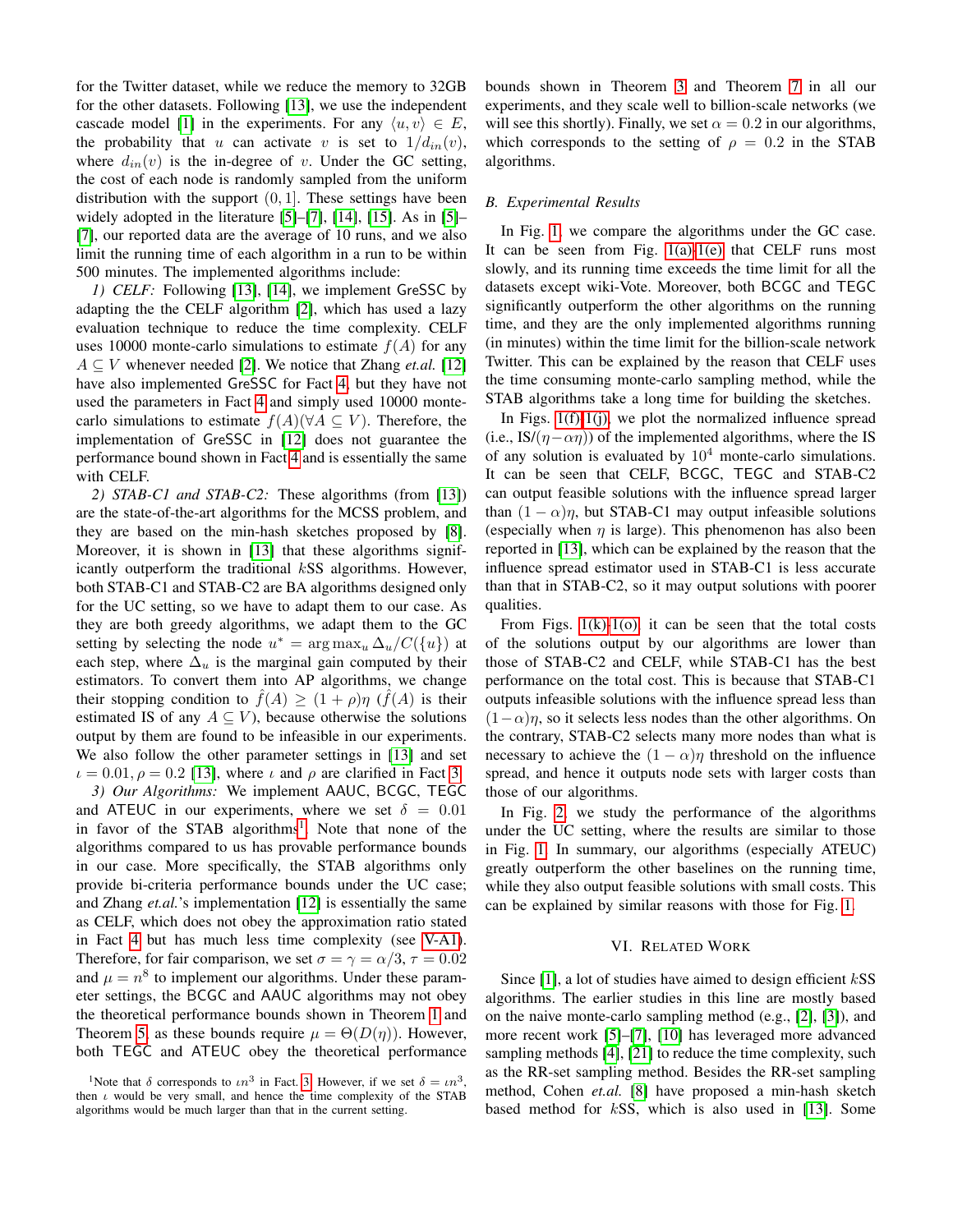variations of the kSS problem have also been studied in [\[9\]](#page-9-21)– [\[11\]](#page-9-2). However, all these studies belong to the category of influence maximization (IM) algorithms.

Compared with the IM problem, the MCSS problem is less studied in the literature. Recall that we have provided a BA algorithm for MCSS under the GC+NV setting and an AP algorithm for MCSS under the UC+NV setting. To the best of our knowledge, only the work in [\[12\]](#page-9-3)–[\[14\]](#page-9-4) has provided algorithms with provable performance bounds under the same settings with ours. Therefore, we have compared our algorithms with [\[12\]](#page-9-3)–[\[14\]](#page-9-4) in detail in Sec. [III-C](#page-4-8) and Sec. [IV-C.](#page-5-9) Some variations of the MCSS problem have also been studied in [\[18\]](#page-9-14), [\[22\]](#page-9-22)–[\[24\]](#page-9-23), but the models and problem definitions of these proposals are very different from ours, and none of them has considered the MCSS problem under our setting.

## VII. CONCLUSION

<span id="page-9-12"></span>We have proposed several algorithms for the Min-Cost Seed Selection (MCSS) problem in OSNs, and compared our algorithms with the state-of-the-art algorithms. The theoretical comparisons reveal that, our algorithms are the first to achieve provable performance bounds and polynomial running time under the case where the nodes have heterogeneous costs, and our algorithms' time complexity outperforms the existing ones in orders of magnitude under the uniform cost case. The experimental comparisons reveal that, our algorithms scale well to big networks, and also significantly outperform the existing algorithms both on the cost and on the running time.

#### **REFERENCES**

- <span id="page-9-0"></span>[1] D. Kempe, J. M. Kleinberg, and E. Tardos, "Maximizing the spread of ´ influence through a social network," in *KDD*, 2003, pp. 137–146.
- <span id="page-9-1"></span>[2] J. Leskovec, A. Krause, C. Guestrin, C. Faloutsos, J. VanBriesen, and N. Glance, "Cost-effective outbreak detection in networks," in *KDD*, 2007, pp. 420–429.
- <span id="page-9-8"></span>[3] W. Chen, C. Wang, and Y. Wang, "Scalable influence maximization for prevalent viral marketing in large-scale social networks," in *KDD*, 2010, pp. 1029–1038.
- <span id="page-9-9"></span>[4] C. Borgs, M. Brautbar, J. T. Chayes, and B. Lucier, "Maximizing social influence in nearly optimal time," in *SODA*, 2014, pp. 946–957.
- <span id="page-9-15"></span>[5] Y. Tang, X. Xiao, and Y. Shi, "Influence maximization: Near-optimal time complexity meets practical efficiency," in *SIGMOD*, 2014, pp. 75– 86.
- <span id="page-9-10"></span>[6] Y. Tang, Y. Shi, and X. Xiao, "Influence maximization in near-linear time: A martingale approach," in *SIGMOD*, 2015, pp. 1539–1554.
- <span id="page-9-16"></span>[7] H. T. Nguyen, M. T. Thai, and T. N. Dinh, "Stop-and-stare: Optimal sampling algorithms for viral marketing in billion-scale networks," in *SIGMOD*, 2016, pp. 695–710.
- <span id="page-9-19"></span>[8] E. Cohen, D. Delling, T. Pajor, and R. F. Werneck, "Sketch-based influence maximization and computation: Scaling up with guarantees," in *CIKM*, 2014, pp. 629–638.
- <span id="page-9-21"></span>[9] H. T. Nguyen, T. P. Nguyen, T. N. Vu, and T. N. Dinh, "Outward influence and cascade size estimation in billion-scale networks," in *SIGMETRICS*, 2017, pp. 1–30.
- <span id="page-9-5"></span>[10] H. T. Nguyen, T. N. Dinh, and M. T. Thai, "Cost-aware targeted viral marketing in billion-scale networks," in *INFOCOM*, 2016, pp. 1–9.
- <span id="page-9-2"></span>[11] Y. Lin, W. Chen, and J. C. S. Lui, "Boosting information spread: An algorithmic approach," in *ICDE*, 2017, pp. 883–894.
- <span id="page-9-3"></span>[12] P. Zhang, W. Chen, X. Sun, Y. Wang, and J. Zhang, "Minimizing seed set selection with probabilistic coverage guarantee in a social network," in *KDD*, 2014, pp. 1306–1315.
- <span id="page-9-11"></span>[13] A. Kuhnle, T. Pan, M. A. Alim, and M. T. Thai, "Scalable bicriteria algorithms for the threshold activation problem in online social networks," in *INFOCOM*, 2017.
- <span id="page-9-4"></span>[14] A. Goyal, F. Bonchi, L. V. S. Lakshmanan, and S. Venkatasubramanian, "On minimizing budget and time in influence propagation over social networks," *Social Network Analysis and Mining*, vol. 3, no. 2, pp. 179– 192, 2013.
- <span id="page-9-6"></span>[15] H. Nguyen and R. Zheng, "On budgeted influence maximization in social networks," *IEEE Journal on Selected Areas in Communications*, vol. 31, no. 6, pp. 1084–1094, 2013.
- <span id="page-9-7"></span>[16] L. Wolsey, "An analysis of the greedy algorithm for the submodular set covering problem," *Combinatorica*, vol. 2, no. 4, pp. 385–393, 1982.
- <span id="page-9-13"></span>[17] P.-J. Wan, D.-Z. Du, P. Pardalos, and W. Wu, "Greedy approximations for minimum submodular cover with submodular cost," *Computational Optimization and Applications*, vol. 45, no. 2, pp. 463–474, 2010.
- <span id="page-9-14"></span>[18] Y. Zhu, D. Li, and Z. Zhang, "Minimum cost seed set for competitive social influence," in *INFOCOM*, 2016, pp. 1–9.
- <span id="page-9-17"></span>[19] F. Chung and L. Lu, "Concentration inequalities and martingale inequalities: a survey," *Internet Mathematics*, vol. 3, no. 1, pp. 79–127, 2006. [20] [http://snap.stanford.edu.](http://snap.stanford.edu)
- <span id="page-9-18"></span>
- <span id="page-9-20"></span>[21] P. Dagum, R. M. Karp, M. Luby, and S. M. Ross, "An optimal algorithm for monte carlo estimation," in *FOCS*, 1995, pp. 142–149.
- <span id="page-9-22"></span>[22] T. N. Dinh, H. Zhang, D. T. Nguyen, and M. T. Thai, "Cost-effective viral marketing for time-critical campaigns in large-scale social networks," *IEEE/ACM Transactions on Networking*, vol. 22, no. 6, pp. 2001–2011, 2014.
- [23] H. Zhang, D. T. Nguyen, H. Zhang, and M. T. Thai, "Least cost influence maximization across multiple social networks," *IEEE/ACM Transactions on Networking*, vol. 24, no. 2, pp. 929–939, 2016.
- <span id="page-9-23"></span>[24] J. S. He, S. Ji, R. A. Beyah, and Z. Cai, "Minimum-sized influential node set selection for social networks under the independent cascade model," in *MobiHoc*, 2014, pp. 93–102.

#### APPENDIX

In this section, we provide the missing proofs for Lemma [3](#page-5-1) and Lemma [4.](#page-5-2) The proofs of Lemma [3](#page-5-1) and Lemma [4](#page-5-2) have used Lemma [6,](#page-9-24) which has been proposed in [\[14\]](#page-9-4).

<span id="page-9-24"></span>**Lemma 6** ( [\[14\]](#page-9-4)). *Suppose that*  $g(\cdot)$  *is a monotone,nonnegative submodular function defined on the ground set* V. *Define*  $H(\Gamma) = \arg \min_{A \subseteq V \wedge q(A) > \Gamma} C(A)$ *. For any*  $A \subseteq V$ *and any*  $0 \lt \Gamma \leq g(V)$ *, if*  $g(A) \lt \Gamma$ *, then there must exist*  $y \in V \backslash A$  *such that*  $[g(A \cup \{y\}) - g(A)]/C(\{y\}) \ge$  $[\Gamma - g(A)]/C(H(\Gamma)).$ 

*Proof of Lemma [3.](#page-5-1)* Let  $B_0 = \emptyset$  and  $\eta_i = (1 - \tau)\eta$  –  $\bar{f}(\mathcal{R}, B_i)(\forall i \geq 0)$ . According to Lemma [6,](#page-9-24) for any  $0 \leq i \leq$ s − 1, there must exist  $y \in V \setminus B_i$  such that  $\bar{f}(\mathcal{R}, B_i \cup \{y\})$  –  $\bar{f}(\mathcal{R},B_i) \geq \frac{(1-\tau)\eta-\bar{f}(\mathcal{R},B_i)}{|D^*|}$ . As  $\bar{f}(\mathcal{R},B_{i+1}) \geq \bar{f}(\mathcal{R},B_i \cup$  $\{y\}$ ), we get  $\eta_i - \eta_{i+1} > \eta_i / |D^*|$  and hence

<span id="page-9-25"></span>
$$
\forall 0 \le i \le s - 1 : \eta_{i+1} \le (1 - 1/|D^*|) \eta_i \tag{12}
$$

Let  $\lambda = (1 + \frac{1}{n})(1 - \tau)\eta - 1$  and  $l = \min\{i | 0 \le i \le \tau\}$  $s \wedge \bar{f}(\mathcal{R}, B_i) \geq \lambda \}$  (note that  $\lambda < (1 - \tau)\eta$ ). We will prove  $l \geq s - 1$ . Indeed, if  $l \leq s$ , then we must have  $\bar{f}(\mathcal{R}, B_l)$  $(1-\tau)\eta$  according to the definition of s. Moreover, according to Lemma [6,](#page-9-24) there must exist  $y \in V \backslash B_l$  such that

<span id="page-9-26"></span>
$$
\bar{f}(\mathcal{R}, B_l \cup \{y\}) - \bar{f}(\mathcal{R}, B_l) \ge \frac{n - (1 - \tau)\eta}{n}
$$
\n
$$
= (1 - \tau)\eta - \lambda; \tag{13}
$$

which implies  $\bar{f}(\mathcal{R}, B_l \cup \{y\}) \geq (1 - \tau)\eta$  and hence  $s \leq l+1$ .

If  $l = 0$ , then we have  $s \le 1$  and hence the lemma trivially holds. In the sequel, we assume  $l \geq 1$ . Note that  $\bar{f}(\mathcal{R}, B_{l-1})$  <